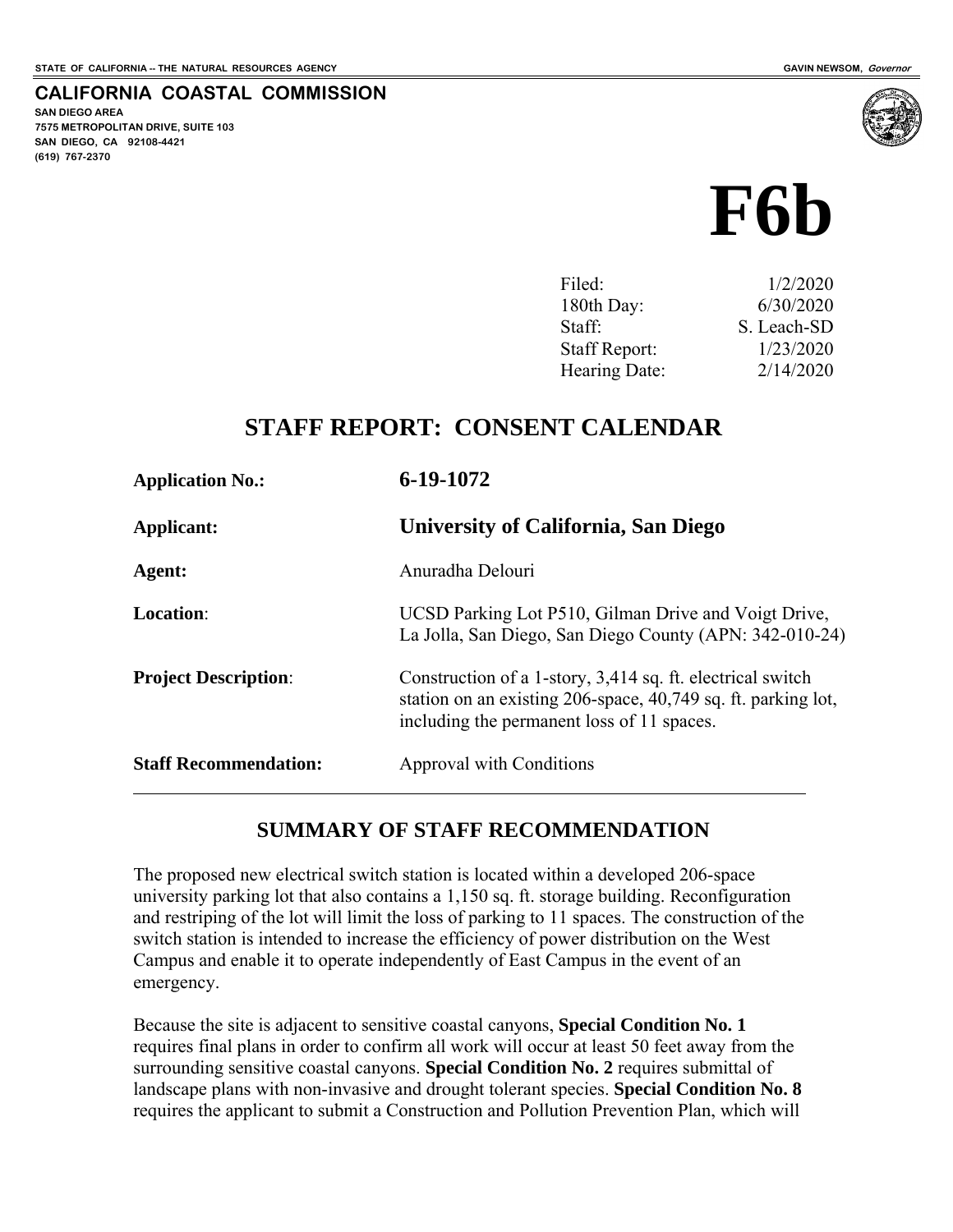require the identification of all work areas and appropriate BMPs to minimize potential impacts from construction-related pollutants.

To ensure construction noise impacts to nesting birds are avoided, **Special Condition No. 4** requires the applicant to complete bird nesting surveys prior to any construction as well as every month during construction for the duration of the nesting season. **Special Condition No. 5** requires the applicant to conduct a pre-construction survey for raptor nests. If raptor nests are found within 500 ft. of construction activities, construction activates may not commence until a qualified biologist determines the nest is no longer active. **Special Condition No. 10** delineates effective bird strike prevention measures to incorporate into the development's final design. **Special Condition No. 3** requires the submittal of a final lighting plan that memorializes the use of LED lights not to exceed 3,000 Kelvins, as well as minimal use of nighttime lighting in order to minimize impacts.

The project proposes to incorporate appropriate BMP's, including pervious pavement and biofiltration basins, in order to create an overall improvement in the water quality on-site. To ensure water quality impacts associated with the project are minimized, **Special Conditions Nos. 6** and **7** list the measures and best management practices to be incorporated into the final design of the development and its future maintenance. Additionally, **Special Condition No. 8** lists the required temporary control measures to be implemented to prevent off-site water quality impacts from construction activity, while **Special Condition No. 9** requires that all exported materials be deposited at a legal site outside of the coastal zone.

Finally, while the project will result in the temporary displacement of 88 parking spaces during construction and the permanent loss of 11 spaces, UCSD has shown that adequate replacement parking exists within a 10-15 minute walk of the subject parking lot. Specifically, the occupancy rate of a nearby parking structure indicates 214 parking spaces are free for use at the time of construction, and additional parking is available at a newly opened parking structure on the East Campus as well. Additionally, both a large 1,800 space parking structure as well as the campus light rail transit stations are expected to be in use by late 2021, providing more assurances that any permanent losses associated with the project will be offset.

Commission staff recommends **approval** of coastal development permit application 6-19- 1072 as conditioned.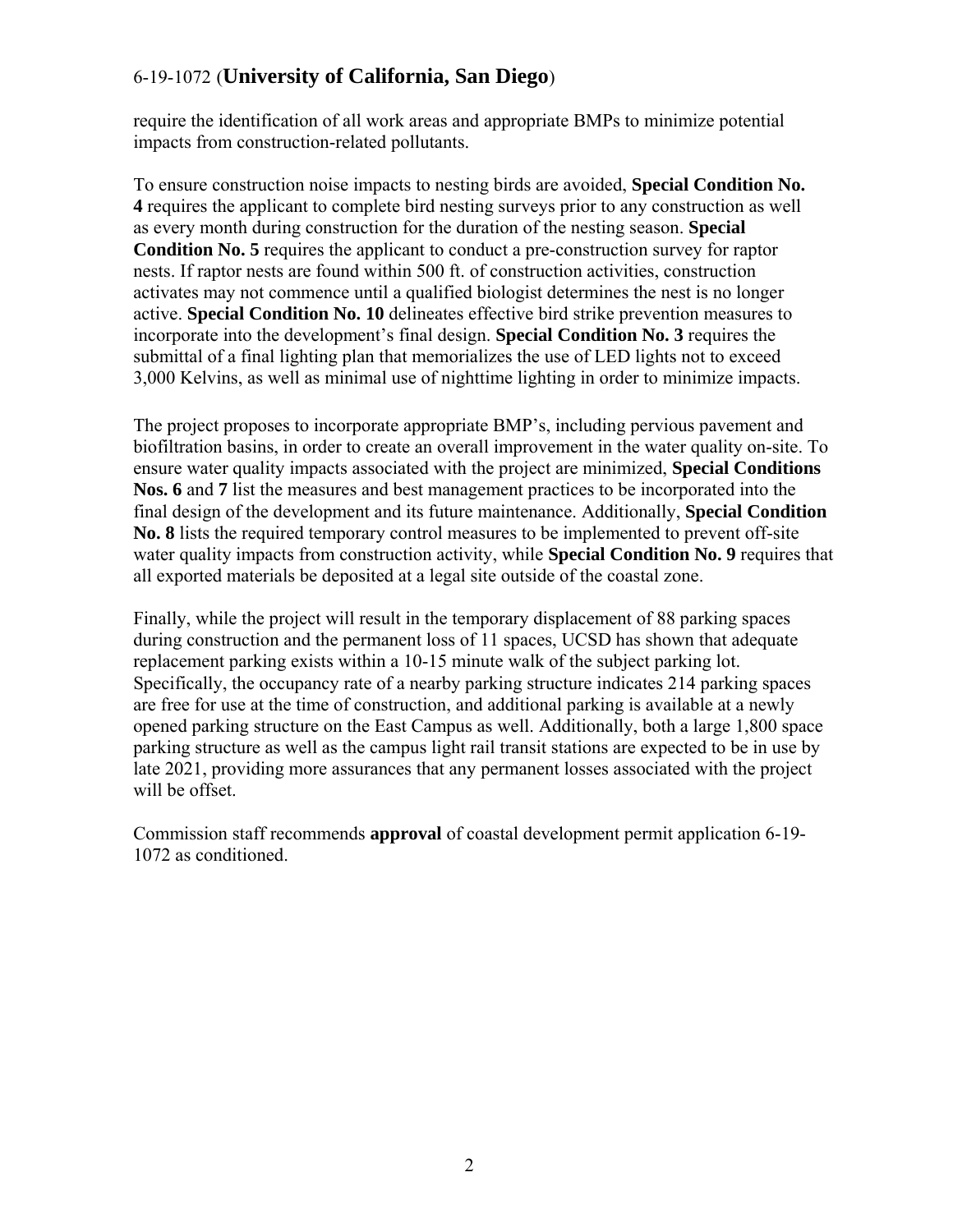## **TABLE OF CONTENTS**

#### **APPENDICES**

Appendix A – Substantive File Documents

#### **EXHIBITS**

[Exhibit 1 – Location Maps](https://documents.coastal.ca.gov/reports/2020/2/f6b/f6b-2-2020-exhibits.pdf)  [Exhibit 2 – Switch Station Plans](https://documents.coastal.ca.gov/reports/2020/2/f6b/f6b-2-2020-exhibits.pdf)  [Exhibit 3 – ESHA Location](https://documents.coastal.ca.gov/reports/2020/2/f6b/f6b-2-2020-exhibits.pdf)  [Exhibit 4 – Lighting Plan](https://documents.coastal.ca.gov/reports/2020/2/f6b/f6b-2-2020-exhibits.pdf)  [Exhibit 5 – Landscaping Plans](https://documents.coastal.ca.gov/reports/2020/2/f6b/f6b-2-2020-exhibits.pdf)  [Exhibit 6 – Site Coverage](https://documents.coastal.ca.gov/reports/2020/2/f6b/f6b-2-2020-exhibits.pdf) [Exhibit 7 – Parking Map](https://documents.coastal.ca.gov/reports/2020/2/f6b/f6b-2-2020-exhibits.pdf)  [Exhibit 8 – Light Rail Stations](https://documents.coastal.ca.gov/reports/2020/2/f6b/f6b-2-2020-exhibits.pdf)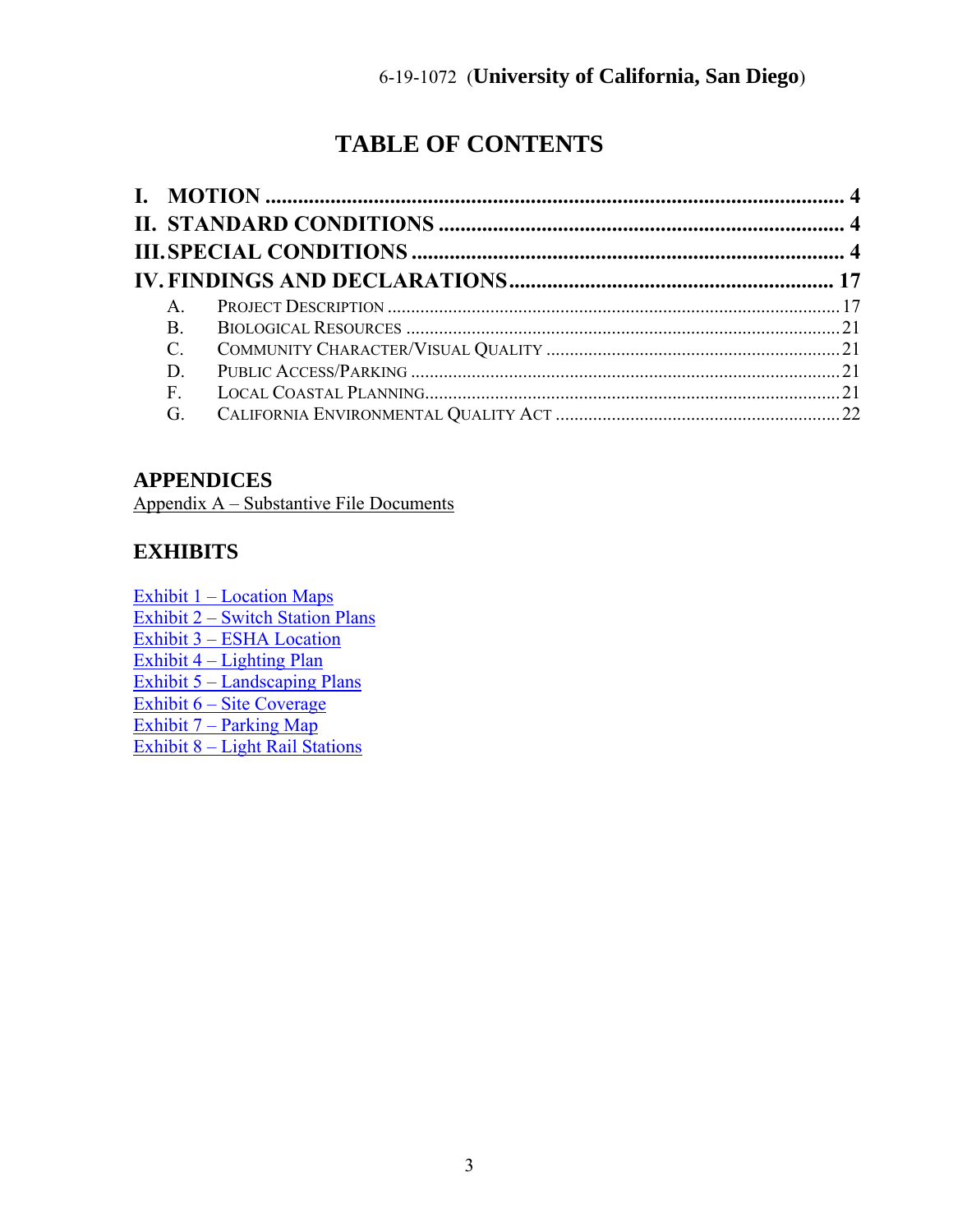### <span id="page-3-0"></span>**I. MOTION**

#### **Motion:**

*I move that the Commission approve the coastal development permit applications included on the consent calendar in accordance with the staff recommendations.* 

Staff recommends a **YES** vote. Passage of this motion will result in approval of all the permits included on the consent calendar. The motion passes only by affirmative vote of a majority of the Commissioners present.

#### <span id="page-3-1"></span>**II. STANDARD CONDITIONS**

This permit is granted subject to the following standard conditions:

- 1. **Notice of Receipt and Acknowledgment**. The permit is not valid and development shall not commence until a copy of the permit, signed by the permittee or authorized agent, acknowledging receipt of the permit and acceptance of the terms and conditions, is returned to the Commission office.
- 2. **Expiration.** If development has not commenced, the permit will expire two years from the date on which the Commission voted on the application. Development shall be pursued in a diligent manner and completed in a reasonable period of time. Application for extension of the permit must be made prior to the expiration date.
- 3. **Interpretation.** Any questions of intent or interpretation of any condition will be resolved by the Executive Director or the Commission.
- 4. **Assignment.** The permit may be assigned to any qualified person, provided assignee files with the Commission an affidavit accepting all terms and conditions of the permit.
- 5. **Terms and Conditions Run with the Land.** These terms and conditions shall be perpetual, and it is the intention of the Commission and the permittee to bind all future owners and possessors of the subject property to the terms and conditions.

#### <span id="page-3-2"></span>**III. SPECIAL CONDITIONS**

This permit is granted subject to the following special conditions:

1. **Final Plans. PRIOR TO ISSUANCE OF THE COASTAL DEVELOPMENT PERMIT,** the applicant shall submit, for the review and written approval of the Executive Director, a full size set of final plans that are in substantial conformance with the plans prepared by P2S Engineering dated  $9/3/19$  and date-stamped  $9/26/19$ .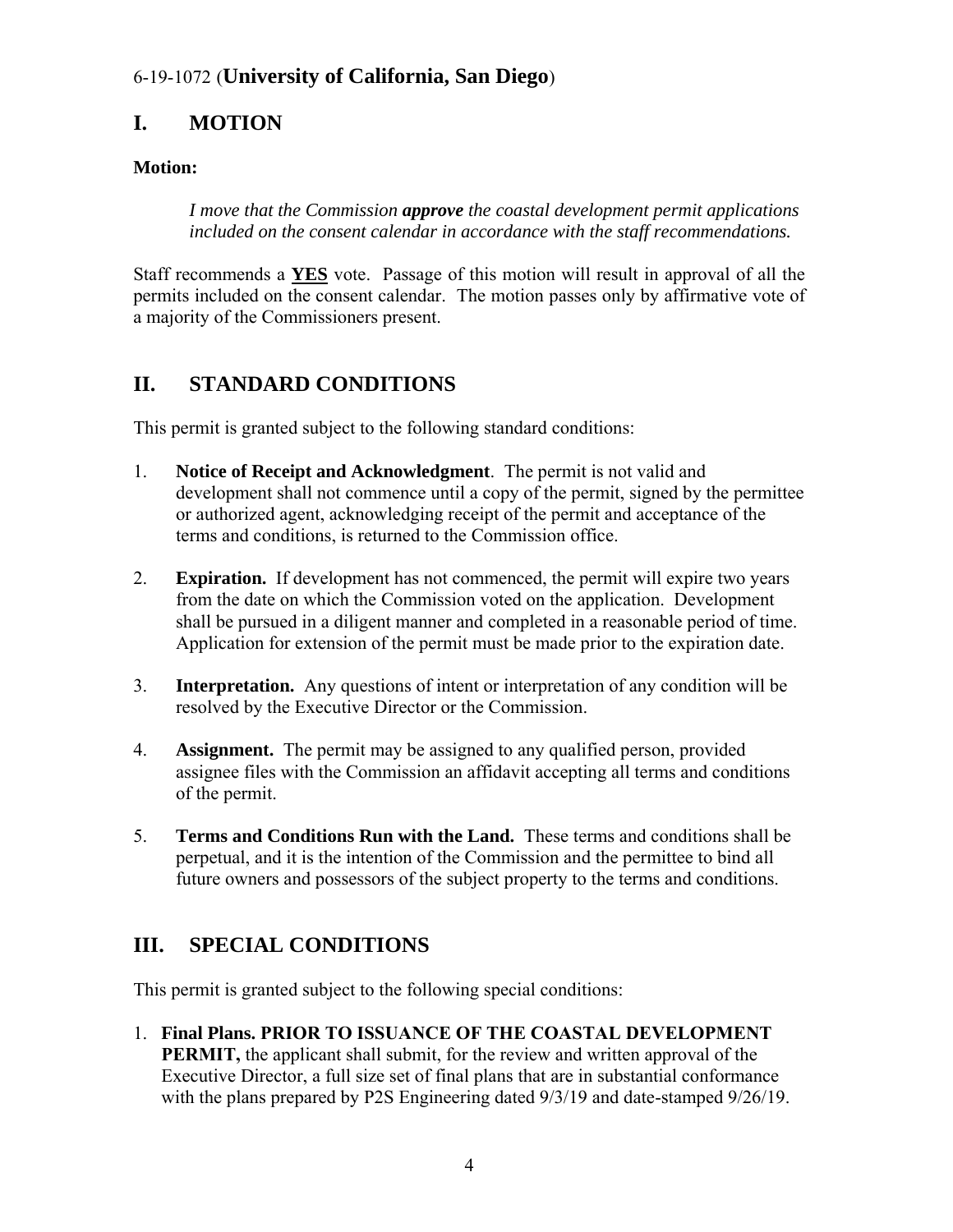The permittee shall undertake development in conformance with the approved final plans unless the Commission amends this permit or the Executive Director determines that no amendment is legally required for any proposed minor deviations.

- 2. **Final Landscaping Plans. PRIOR TO ISSUANCE OF THE COASTAL DEVELOPMENT PERMIT,** the applicant shall submit, for review and written approval by the Executive Director, a full size set of final landscaping plans that are in substantial conformance with the plans prepared by P2S dated 9/29/19 and datestamped 9/26/19. The consulting landscape architect or qualified landscape professional shall certify in writing that the final Landscape plans are in conformance with the following requirements:
	- (a) It shall include a planting schedule that indicates that the planting plan shall be implemented within sixty (60) days of completion of construction. Within ninety (90) days of completion of construction, the Permittee shall submit for the review and written approval of the Executive Director a landscaping implementation report, prepared by a licensed Landscape Architect or qualified resource specialist that certifies whether the on-site landscaping is in conformance with the landscape plan approved pursuant to this special condition. The implementation report shall include photographic documentation of plant species and plant coverage.
	- (b) All cut and fill slopes shall be stabilized with planting at the completion of final grading. Such planting shall be adequate to provide 90 percent coverage within two (2) years, and this requirement shall apply to all disturbed soils.
	- (d) All landscaping shall be drought tolerant, non-invasive (preferably native) plant species. No plant species listed as problematic and/or invasive by the California Native Plant Society, the California Exotic Pest Plant Council, or identified from time to time by the State of California shall be employed or allowed to naturalize or persist on the site. No plant species listed as "noxious weed" by the State of California or the U.S. Federal Government shall be utilized within the property. No cultivars shall be utilized within the property. If using potable water for irrigation, the project shall use water-conserving emitters (e.g. microspray) and drip irrigation. Use of weather-based irrigation controllers and reclaimed water for irrigation is encouraged.
	- (e) The use of rodenticides containing any anticoagulant compounds is prohibited, and the use of fertilizer shall be minimized to the greatest extent feasible.
	- (f) All irrigation systems shall limit water use to the maximum extent feasible. Use of reclaimed water for irrigation is encouraged. If permanent irrigation systems using potable water are included in the landscape plan, they may only use water conserving emitters (e.g., microspray) or drip irrigation. Use of reclaimed water ("gray water "systems) and rainwater catchment systems is encouraged. Other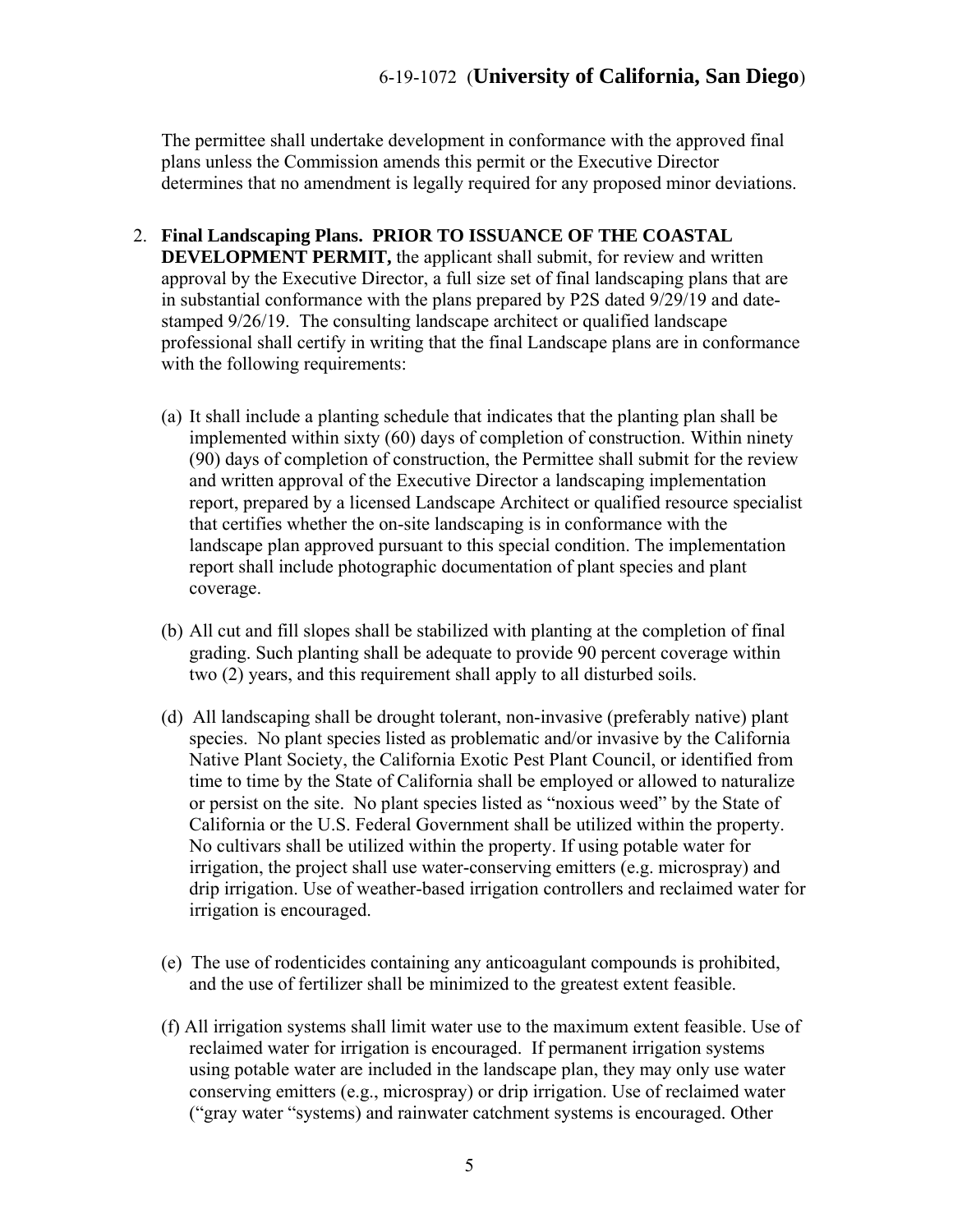water conservation measures shall be considered, including use of weather based irrigation controllers.

The permittee shall undertake development in accordance with the approved plan. Any proposed changes to the approved final plan shall be reported to the Executive Director. No changes to the approved final plans shall occur without a Commission amendment to this coastal development permit unless the Executive Director provides a written determination that no amendment is required.

#### 3. **Final Lighting Plan. PRIOR TO ISSUANCE OF THE COASTAL**

**DEVELOPMENT PERMIT,** the permittee shall submit, for the review and written approval of the Executive Director, a full size plan for all night lighting impacts associated with the proposed development that are in substantial conformance with the Lighting Site Plan prepared by P2S dated 12/20/19 and received by our office on 1/3/2020. The Final Lighting Plan shall at a minimum include the following:

- a) All night lighting shall be minimized, directed downward, and shielded using the best available dark skies technology and pole height and design that minimizes light spill, sky glow, and glare impacts. The only outdoor night lighting allowed on the subject site is limited to the following:
	- i. The minimum necessary to light walkways used for entry and exit to the structures. This lighting shall be limited to fixtures that do not exceed three feet in height above finished grade, are shielded and directed downward.
	- ii. Light poles within the parking lot shall have fixture heads not to exceed a correlated color temperature of 3,000 Kelvins (K) color.
- iii. Security lighting attached to the structures shall use a control device or automatic switch system or equivalent functions to minimize lighting.
- iv. The control system shall include controls that automatically extinguish all outdoor lighting when sufficient daylight is available.
- v. All windows shall be comprised of glass treated to minimize transmission of indoor lighting to outdoor areas.
- vi. No non-security lighting around the perimeter of the site and no lighting for aesthetic purposes is allowed.

The permittee shall undertake development in conformance with the approved final plans unless the Commission amends this permit or the Executive Director provides a written determination that no amendment is legally required for any proposed minor deviations.

4. **Timing of Construction and Bird Nesting Surveys.** By acceptance of this permit, the applicant agrees to avoid, to the maximum extent feasible, construction activities that generate noise greater than 60 dB(A) during bird nesting season at the project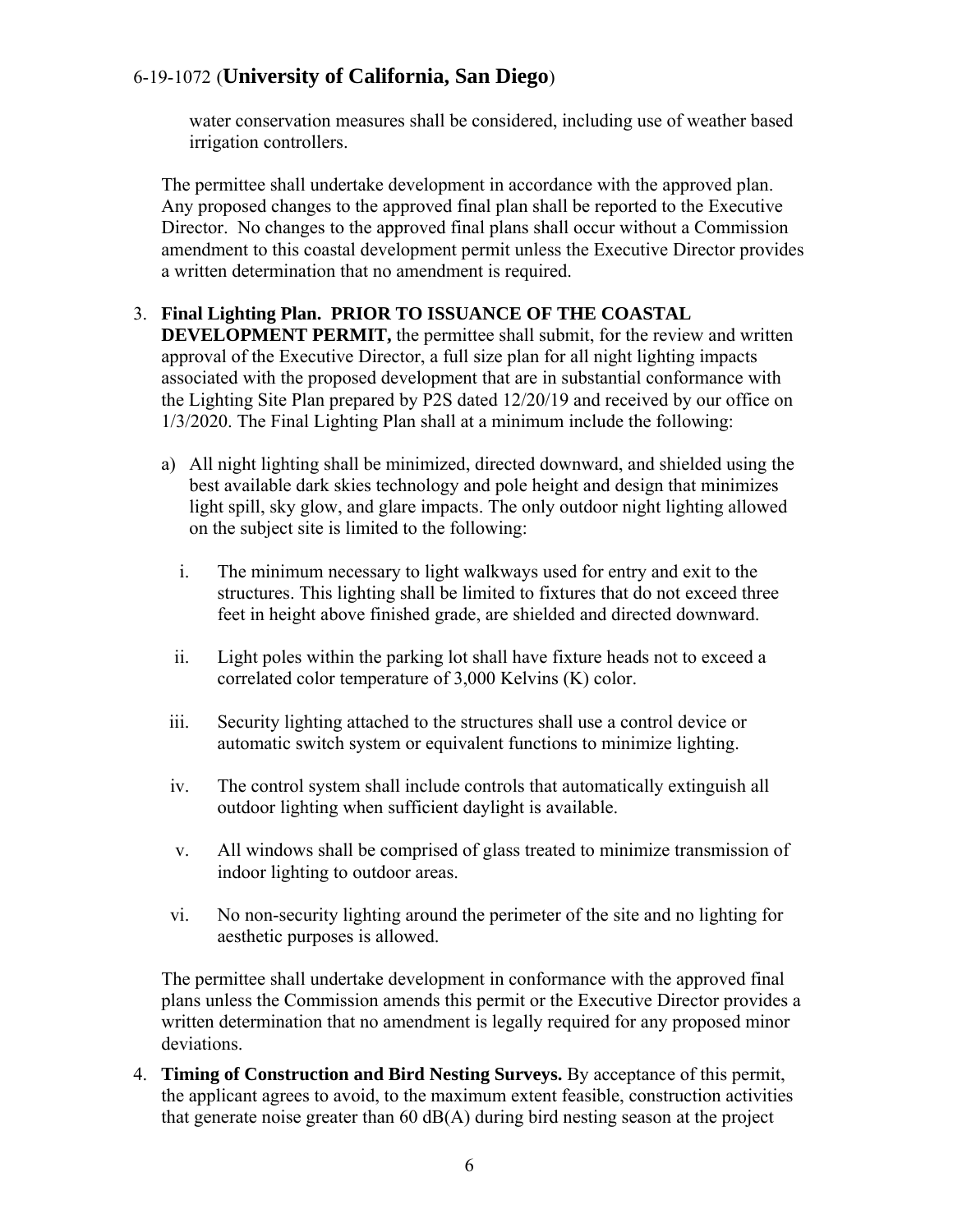edge, from February 15th through September 15th. If project construction is necessary during the bird nesting season, a qualified biologist with experience in conducting bird nesting surveys shall conduct a minimum of one survey within 72 hours of initiating construction activities. Monthly surveys for nesting birds shall also be conducted during excavation of the site as well as exterior construction of the switch station and improvements to the parking lot that occur within the nesting season. If during preconstruction or monthly surveys, active California gnatcatcher nests are identified within 500 feet of the project site, or active nests of any passerine species are identified within 300 feet, noise monitoring shall be conducted and construction activities shall not occur until a qualified biologist determines that the young have fledged, the nest has been abandoned, or noise monitoring indicates that noise levels remain below a 60 dB(A) equivalent continuous noise level at the location of the nest. Monthly surveys shall not be required when remaining work includes interior work to the switch station only; however, noise monitoring will continue to ensure that activities do not go above 60 dB(A).

If this level is exceeded, feasible noise attenuation measures shall be implemented to reduce noise levels at active nests to at or below 60 dB(A) (except as necessary for emergencies with written approval by the Executive Director of the Commission after consultation with the California Department of Fish and Wildlife and U.S. Fish and Wildlife). The monitoring biologist shall halt construction activities if he or she determines that the construction activities may be disturbing or disrupting the nesting activities. The monitoring biologist shall make practicable recommendations to reduce the noise or disturbance in the vicinity of the active nests or birds. This may include recommendations such as (1) turning off vehicle engines and other equipment whenever possible to reduce noise, (2) installation of temporary sound barriers or sound blankets, and (3) utilizing alternative construction methods and technologies to reduce the noise of construction machinery. The monitoring biologist shall review and verify compliance with these avoidance boundaries and shall verify that the nesting effort has finished in a written report. Unrestricted construction activities may resume when the biologist confirms no active nests are found. Bird nesting surveys shall be provided to the Executive Director of the Commission and to the California Department of Fish and Wildlife and U.S. Fish and Wildlife offices within 72 hours of locating any nests.

- 5. **Raptor Nesting Survey.** By acceptance of this permit, the applicant agrees to comply with the requirements of the Environmental Impact Report (UC San Diego Project No. 962800/5088 adopted May 2019) which include the following: In order to avoid impacts to raptors, a preconstruction survey for nesting raptors shall be conducted if major construction is to occur within 500 feet of suitable nesting trees (such as tall Eucalyptus trees) during the raptor breeding season (generally February through July). Construction activities within 500 feet of active nests shall not be allowed to resume until a qualified biologist determines that the nest is no longer active and any young birds in the area have adequately fledged and are no longer reliant on the nest.
- 6. **Post-Development Runoff Plan. PRIOR TO ISSUANCE OF THE COASTAL DEVELOPMENT PERMIT**, the applicant shall submit, for the review and written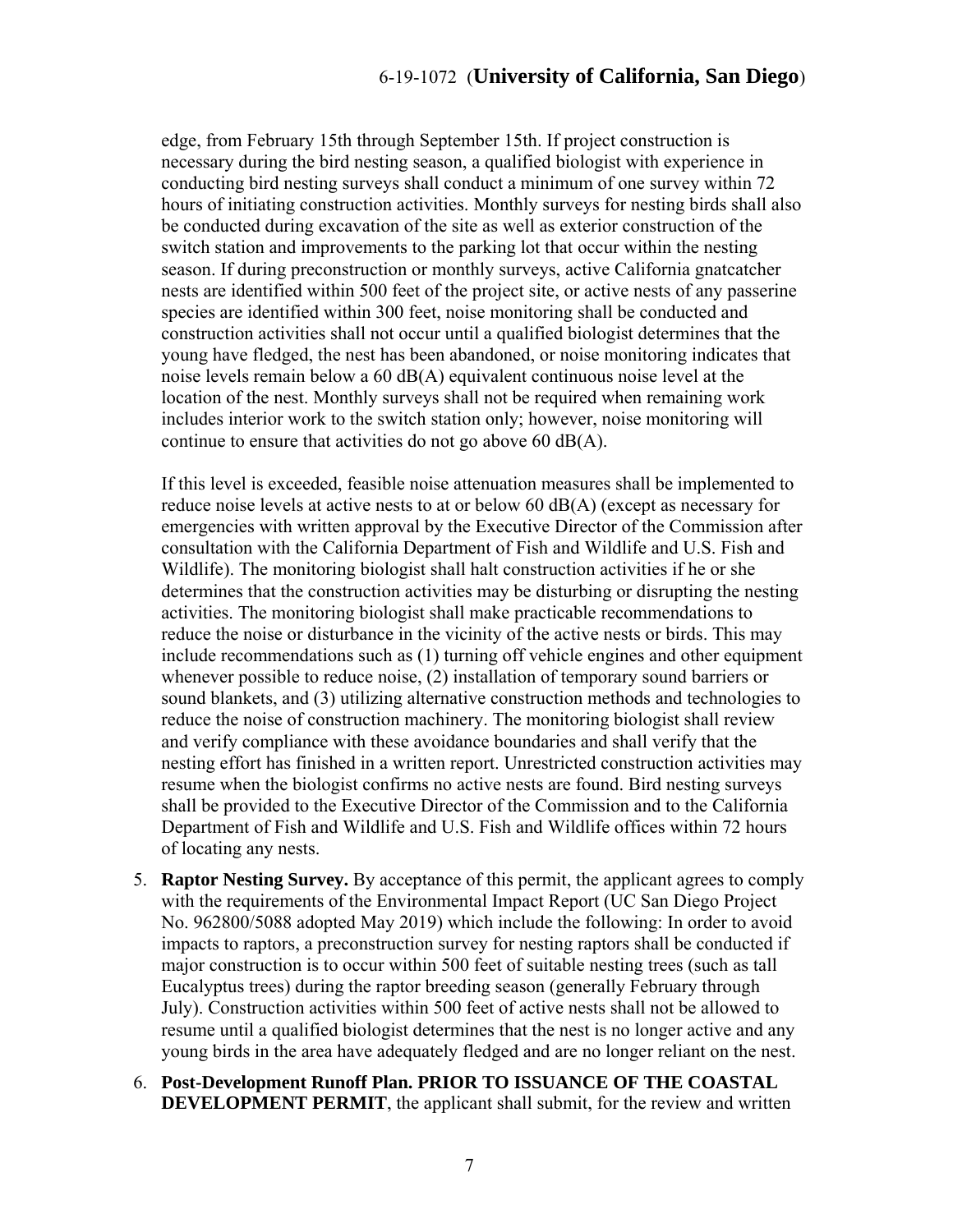approval of the Executive Director, a final Post-Development Runoff Plan that demonstrates the project complies with the following requirements:

- (a) **Low Impact Development Strategies.** The project shall comply with the following Low Impact Development standards:
	- i. Minimize disturbance of coastal waters and natural drainage features such as stream corridors, rivers, wetlands, natural drainage patterns, drainage swales, groundwater recharge areas, floodplains, and topographical depressions.
	- ii. Minimize removal of native vegetation, and plant additional native plants that provide water quality benefits such as transpiration, interception of rainfall, pollutant uptake, shading of waterways to maintain water temperature, and erosion control.
- iii. Maintain or enhance appropriate on-site infiltration of runoff to the greatest extent feasible. Use strategies such as avoiding building impervious surfaces on highly permeable soils; amending soil if needed to enhance infiltration; and installing an infiltration Best Management Practice (BMP) (e.g., a vegetated swale, rain garden, or bio retention system).
- iv. Minimize the addition of impervious surfaces, and where feasible increase the area of pervious surfaces in re-development. Use strategies such as minimizing the footprint of buildings; minimizing the footprint of impervious pavement; and installing a permeable pavement system where pavement is required.
- v. Disconnect impervious surface areas from the storm drain system by interposing permeable areas between impervious surfaces and the storm drain system. Design curbs, berms, and similar structures to avoid isolation of vegetative landscaping and other permeable areas, and allow runoff to flow from impervious pavement to permeable areas for infiltration. Use strategies such as directing roof-top runoff into permeable landscaped areas; directing runoff from impervious pavement into distributed permeable areas (e.g., turf, medians, or parking islands); installing a vegetated swale or filter strip to intercept runoff sheet flow from impervious surfaces; and installing a rain barrel or cistern to capture and store roof-top runoff for later use in on-site irrigation.
- vi. Where on-site infiltration is not appropriate or feasible, use alternative BMPs to minimize post-development changes in runoff flows, such as installing an evapotranspiration BMP that does not infiltrate into the ground but uses evapotranspiration to reduce runoff (e.g., a vegetated "green roof," flowthrough planter, or retention pond); directing runoff to an off-site infiltration facility; or implementing BMPs to reduce runoff volume, velocity, and flow rate before directing runoff to the storm drain system.
- (b) **Implement Source Control BMPs.** Appropriate and feasible long-term Source Control BMPs, which may be structural features or operational practices, shall be implemented to minimize the transport of pollutants in runoff from the development by controlling pollutant sources and keeping pollutants segregated from runoff. Use strategies such as covering outdoor storage areas; using efficient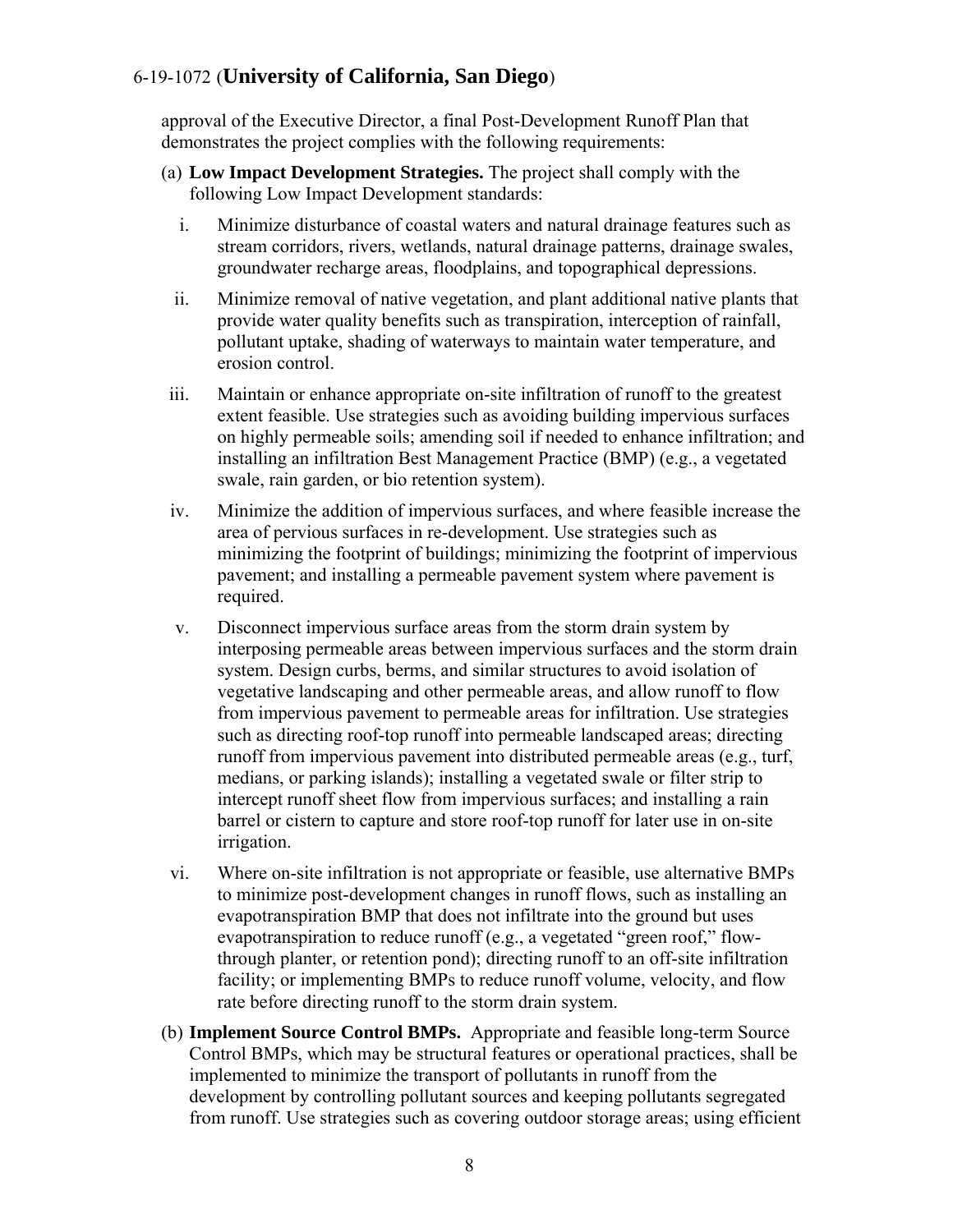irrigation; proper application and clean-up of potentially harmful chemicals and fertilizers; and proper disposal of waste.

- (c) **Avoid Adverse Impacts from Stormwater and Dry Weather Discharges.** The adverse impacts of discharging stormwater or dry weather runoff flows to coastal waters, intertidal areas, beaches, bluffs, or stream banks shall be avoided, to the extent feasible. The project shall comply with the following requirements:
	- i. Runoff shall be conveyed off-site or to drainage systems in a non-erosive manner. If runoff flows to a natural stream channel or drainage course, determine whether the added volume of runoff is large enough to trigger erosion.
	- ii. Protective measures shall be used to prevent erosion from concentrated runoff flows at stormwater outlets (including outlets of pipes, drains, culverts, ditches, swales, or channels), if the discharge velocity will be sufficient to potentially cause erosion. The type of measures selected for outlet erosion prevention shall be prioritized in the following order, depending on the characteristics of the site and the discharge velocity: (1) vegetative bioengineered measures (such as plant wattles); (2) a hardened structure consisting of loose materials (such as a rip-rap apron or rock slope protection); or (3) a fixed energy dissipation structure (such as a concrete apron, grouted rip-rap, or baffles).
- iii. The discharge of dry weather runoff to coastal waters shall be minimized, to the greatest extent feasible. Use strategies such as efficient irrigation techniques that minimize off-site runoff.
- (d) **Manage BMPs for the Life of the Development.** Appropriate protocols shall be implemented to manage BMPs (including ongoing operation, maintenance, inspection, and training) to keep the water quality provisions effective for the life of the development.
- (e) **Site Plan and Narrative Description.** The Post-Development Runoff Plan shall include a site plan and a narrative description addressing, at a minimum, the following required components:
	- i. A site plan, drawn to scale, showing the property boundaries, building footprint, runoff flow directions, relevant drainage features, structural BMPs, impervious surfaces, permeable pavements, and landscaped areas.
	- ii. Identification of pollutants potentially generated by the proposed development that could be transported off the site by runoff.
- iii. An estimate of the proposed changes in (1) impervious surface areas on the site, including pre-project and post-project impervious coverage area and the percentage of the property covered by impervious surfaces; (2) the amount of impervious areas that drain directly into the storm drain system without first flowing across permeable areas; and (3) site coverage with permeable or semipermeable pavements.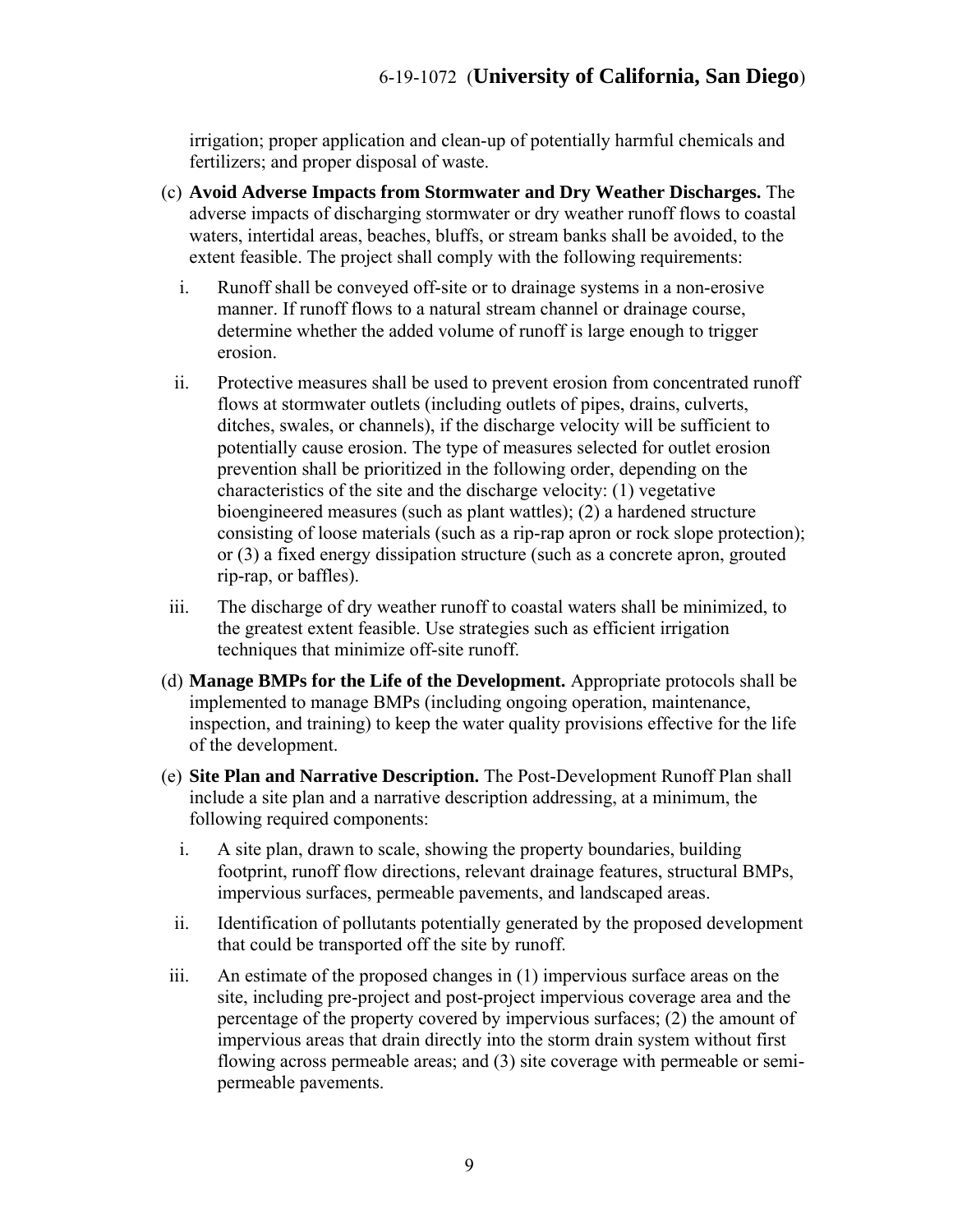- iv. A description of the BMPs that will be implemented, and the Low Impact Development approach to stormwater management that will be used. Include a schedule for installation or implementation of all post-development BMPs.
- v. A description and schedule for the ongoing management of all postdevelopment BMPs (including operation, maintenance, inspection, and training) that will be performed for the life of the development, if required for the BMPs to function properly.

The permittee shall undertake development in accordance with the approved Post-Development Runoff Plan, unless the Commission amends this permit or the Executive Director issues a written determination that no amendment is legally required for any proposed minor deviations.

- 7. **Water Quality and Hydrology Plan. PRIOR TO ISSUANCE OF THE COASTAL DEVELOPMENT PERMIT,** the applicant shall submit, for the review and written approval of the Executive Director, a final Water Quality and Hydrology Plan, prepared by a qualified licensed professional. The final Water Quality and Hydrology Plan shall demonstrate that the project complies with the following requirements:
	- (a) **Prepare Plan by a Licensed Professional.** A California-licensed professional (e.g., Registered Professional Civil Engineer, Geotechnical Engineer, Geologist, Engineering Geologist, Hydrogeologist, or Landscape Architect) qualified to complete this work shall be in responsible charge of preparing the Water Quality and Hydrology Plan.
	- (b) **Conduct Site Characterization.** A polluted runoff and hydrologic characterization of the existing site (e.g., potential pollutants in runoff, soil properties, infiltration rates, depth to groundwater, and the location and extent of hardpan and confining layers) shall be conducted, as necessary to design the proposed BMPs.
	- (c) **Address Runoff from Impervious and Semi-Pervious Surfaces.** Runoff from all new or replaced impervious and semi-pervious surfaces shall be addressed in the plan. For sites where the area of new or replaced impervious and semipervious surfaces is greater than or equal to 50% of the pre-existing impervious and semi-pervious surfaces, runoff from the entire developed area, including the pre-existing surfaces, shall be addressed in the plan.
	- (d) **Size BMPs Using Design Storm Standard.** Any Low Impact Development (LID), Runoff Control, and Treatment Control BMP (or suite of BMPs) implemented to comply with the plan requirements shall be sized, designed, and managed to infiltrate, retain, or treat, at a minimum, the runoff produced by the 85th percentile 24-hour storm event for volume-based BMPs, or two times the 85th percentile 1-hour storm event for flow-based BMPs.
	- (e) **Use an LID Approach to Retain Design Storm Runoff.** A Low Impact Development (LID) approach to stormwater management shall be implemented that will retain on-site by means of infiltration, evapotranspiration, or harvesting, at a minimum, the runoff produced by the 85th percentile 24-hour design storm, to the extent appropriate and feasible. In implementing an LID approach, priority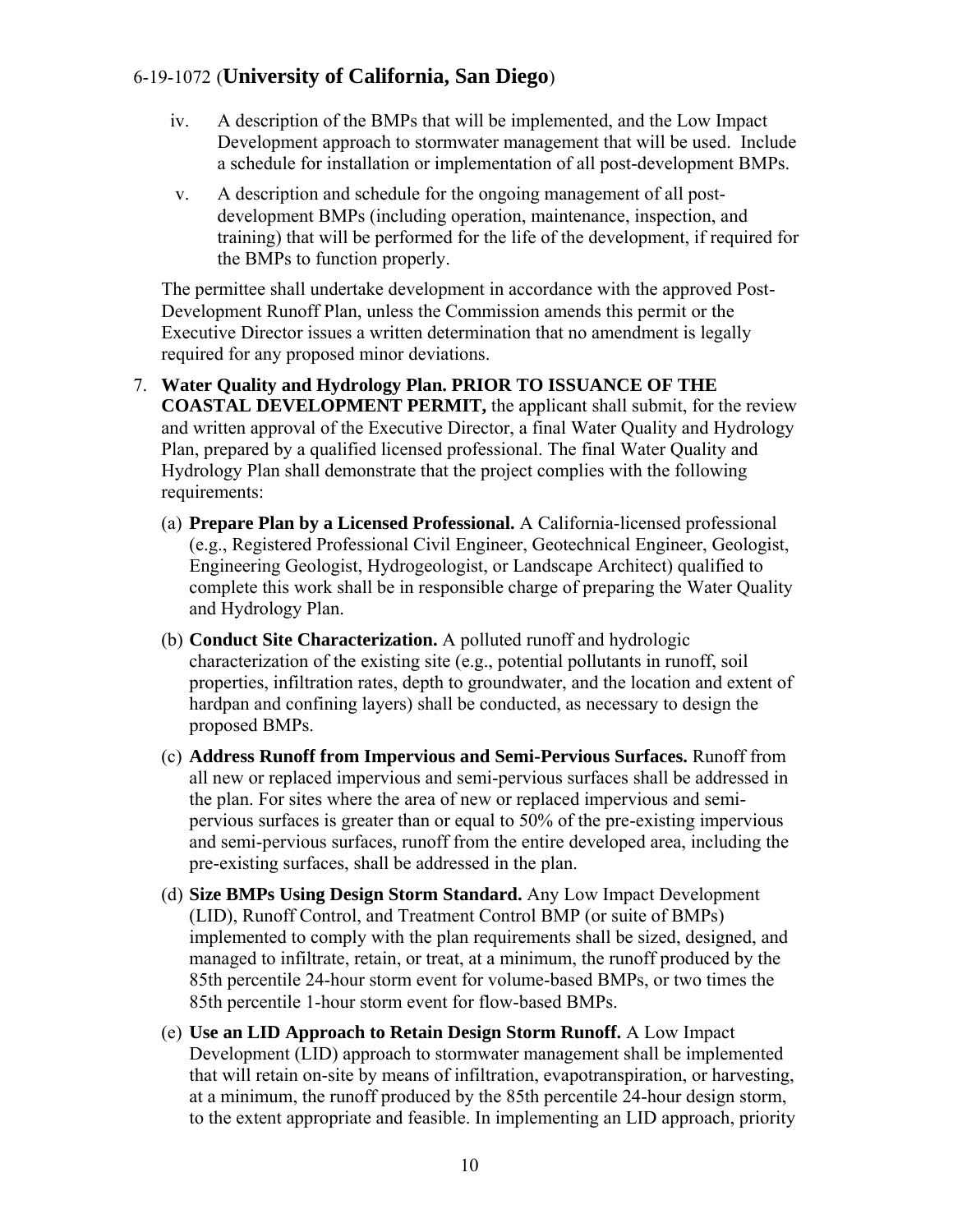shall be given to the use of preventive LID Site Design strategies (such as reducing impervious surface area) to minimize post-development changes in the site's stormwater flow regime, supplemented by use of structural LID BMPs (such as a rain garden) if needed to mitigate any unavoidable changes in stormwater flows.

- (f) **Give Priority to Earthen-Based BMPs.** Where appropriate and feasible, direct stormwater runoff from all parking areas and driveways, roofs, walkways, patios, and other impervious surfaces to, in order of priority, (1) landscaped areas or open spaces capable of infiltration; (2) earthen-based infiltration BMPs (such as an infiltration basin); (3) flow-through biofiltration BMPs (such as a vegetated swale); (4), manufactured infiltration BMPs (such as a permeable pavement system); and if infiltration is not feasible, (5) proprietary filtration systems (such as an inlet filter).
- (g) **Implement a Treatment Control BMP if Necessary.** A Treatment Control BMP (e.g., vegetated swale, detention basin, and storm drain inlet filter) shall be implemented if necessary to remove pollutants of concern from runoff. The project shall comply with the following applicability and performance standards for Treatment Control BMPs:
	- i. A Treatment Control BMP (or suite of BMPs) shall be implemented to remove pollutants of concern from any portion of the runoff produced by the 85th percentile 24-hour design storm that will not be retained on-site.
	- ii. Where infiltration BMPs are not adequate to remove a specific pollutant of concern attributed to the development, an effective Treatment Control BMP (or suite of BMPs) shall be implemented prior to infiltration of runoff, or else an alternative BMP that does not involve infiltration shall be substituted for the infiltration BMP.
- iii. Where a Treatment Control BMP is required, a BMP (or suite of BMPs) shall be selected that has been shown to be effective in reducing the pollutants of concern generated by the proposed land use.
- (h) **Implement BMPs for High-Pollutant Land Uses.** Appropriate Site Design and Source Control BMPs shall be implemented to keep pollutants out of stormwater, and shall either use Treatment Control BMPs to remove pollutants of concern before discharging runoff to coastal waters or the storm drain system, or shall connect the pollutant-generating area to the sanitary sewer.
- (i) **Manage BMPs for the Life of the Development.** Appropriate protocols shall be implemented to manage BMPs (including ongoing operation, maintenance, inspection, and training), to protect coastal water quality for the life of the development.
- (j) **Content of the Water Quality and Hydrology Plan.** The Water Quality and Hydrology Plan shall include, at a minimum, the following required components:
	- i. All of the information required for the Post-Development Runoff Plan, including Site Design strategies and Source Control BMPs.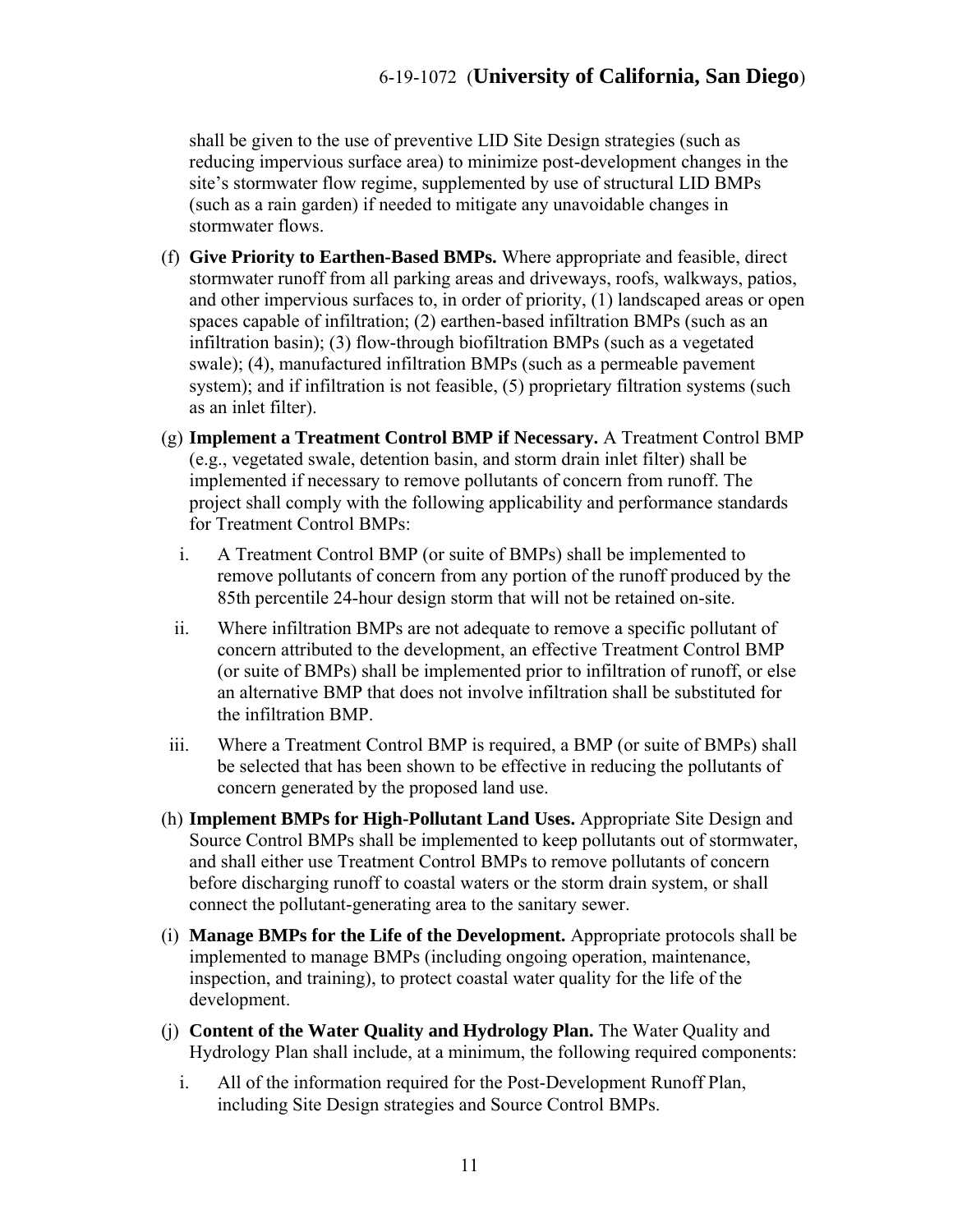- ii. Documentation of a polluted runoff and hydrologic characterization of the existing site (e.g., potential pollutants in runoff, soil properties, infiltration rates, depth to groundwater, and the location and extent of hardpan and confining layers) as necessary to design the proposed BMPs. Include a map showing the site's Drainage Management Areas, and calculations of the runoff volumes from these areas.
- iii. A description of the BMPs that will be implemented, including documentation of the expected effectiveness of the BMPs. Include a schedule for installation or implementation of all post-development BMPs
- iv. A characterization of post-development pollutant loads, and calculations, per applicable standards, of changes in the stormwater runoff flow regime (i.e., volume, flow rate, timing, and duration of flows) resulting from the proposed development when implementing the proposed BMPs.
- v. Supporting calculations demonstrating that required BMPs have been sized and designed to infiltrate, retain, or treat, at a minimum, the runoff produced by the 85th percentile 24-hour storm event for volume-based BMPs, or two times the 85th percentile 1-hour storm event for flow-based BMPs.
- vi. A description and calculations demonstrating that the 85th percentile design storm runoff volume will be retained on-site, giving precedence to an LID approach. If the 85th percentile runoff volume cannot be retained on site using LID, an alternatives analysis shall demonstrate that no feasible alternative project design will substantially improve runoff retention.
- vii. A description and schedule for the ongoing management of all postdevelopment BMPs (including operation, maintenance, inspection, and training) that will be performed for the life of the development, if required for the BMPs to function properly.

The permittee shall undertake development in accordance with the Post-Development Runoff Plan and the Water Quality and Hydrology Plan, unless the Commission amends this permit or the Executive Director issues a written determination that no amendment is legally required for any proposed minor deviations.

- 8. **Construction and Pollution Prevention Plan. PRIOR TO COMMENCEMENT OF CONSTRUCTION,** the applicant shall submit, for the review and written approval of the Executive Director, a final Construction and Pollution Prevention Plan prepared and certified by a qualified licensed professional. The final Plan shall demonstrate that all construction, including, but not limited to, clearing, grading, staging, storage of equipment and materials, or other activities that involve ground disturbance; building, reconstructing, or demolishing a structure; and creation or replacement of impervious surfaces, complies with the following requirements:
	- (a) **Protect Public Access.** Construction shall protect and maximize public access, including by:
		- i. Staging and storage of construction equipment and materials (including debris) shall not take place on public parking spaces or public right-ofways outside of the limits of work. Staging and storage of construction equipment and materials shall occur in inland areas at least 50 feet from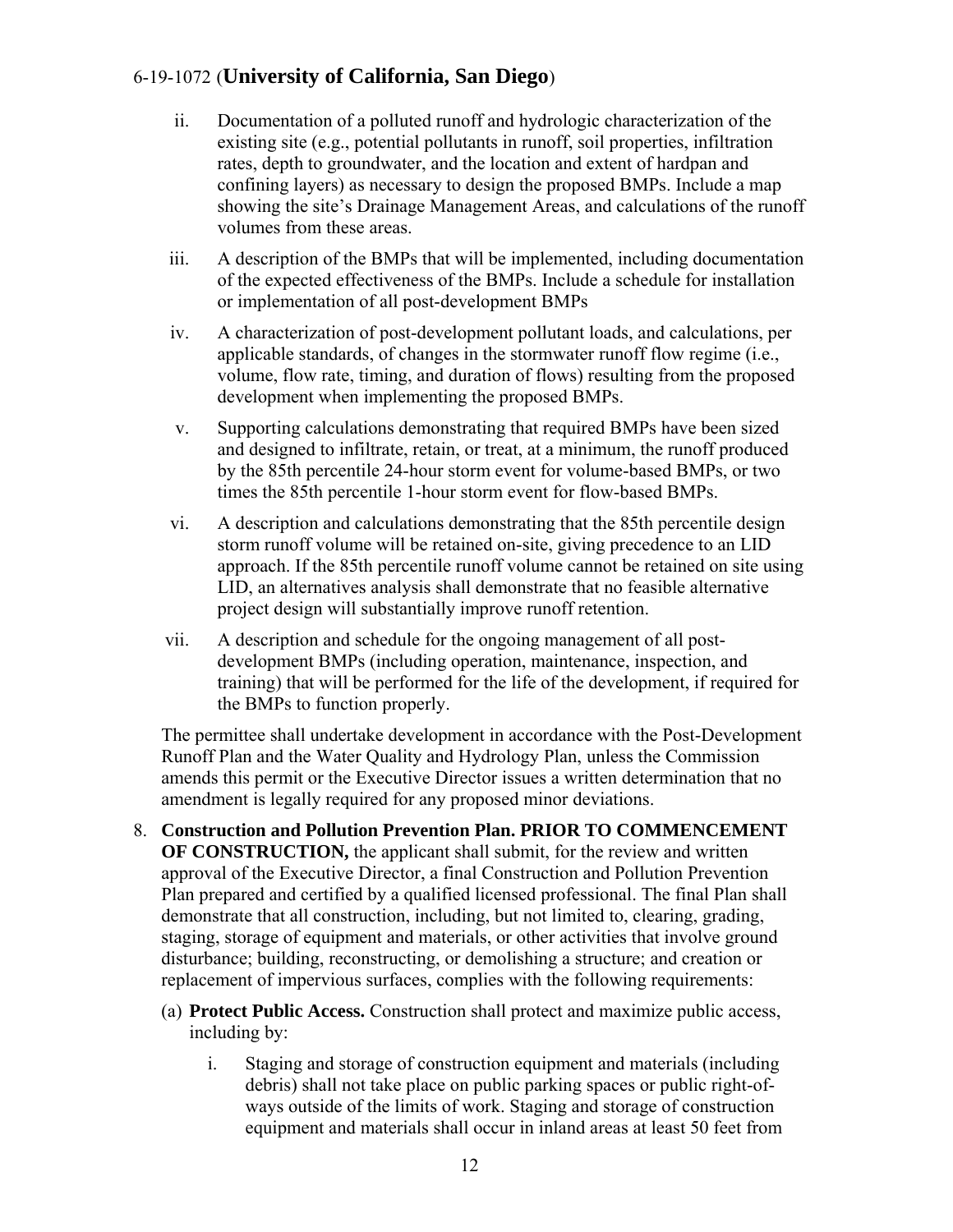ESHA, coastal waters, drainage courses, and storm drain inlets, if feasible. Upon a showing of infeasibility, the applicant may submit a request for review and written approval to the Executive Director for staging and storage of construction equipment and materials closer than 50 feet from coastal water, drainage courses, and storm drain inlets. Construction is prohibited outside of the defined construction, staging, and storage areas.

- ii. All construction methods to be used, including all methods to keep the construction areas separated from public recreational use areas (e.g., using unobtrusive fencing or equivalent measures to delineate construction areas), shall be clearly identified on the construction site map and described in the narrative description.
- (b) **Property Owner Consent.** The Construction and Pollution Prevention Plan shall be submitted with evidence indicating that the owners of any properties on which construction activities are to take place, including properties to be crossed in accessing the site, consent to use of their properties.
- (c) **Minimize Erosion and Sediment Discharge.** During construction, erosion and the discharge of sediment off-site or to coastal waters shall be minimized through the use of appropriate Best Management Practices (BMPs), including:
	- i. Land disturbance during construction (e.g., clearing, grading, and cut-andfill) shall be minimized, and grading activities shall be phased, to avoid increased erosion and sedimentation.
	- ii. Erosion control BMPs (such as mulch, soil binders, geotextile blankets or mats, or temporary seeding) shall be installed as needed to prevent soil from being transported by water or wind. Temporary BMPs shall be implemented to stabilize soil on graded or disturbed areas as soon as feasible during construction, where there is a potential for soil erosion to lead to discharge of sediment off-site or to coastal waters.
	- iii. Sediment control BMPs (such as silt fences, fiber rolls, sediment basins, inlet protection, sand bag barriers, or straw bale barriers) shall be installed as needed to trap and remove eroded sediment from runoff, to prevent sedimentation of coastal waters.
	- iv. Tracking control BMPs (such as a stabilized construction entrance/exit, and street sweeping) shall be installed or implemented as needed to prevent tracking sediment off-site by vehicles leaving the construction area.
	- v. Runoff control BMPs (such as a concrete washout facility, dewatering tank, or dedicated vehicle wash area) that will be implemented during construction to retain, infiltrate, or treat stormwater and non-stormwater runoff.
- (d) **Minimize Discharge of Construction Pollutants.** The discharge of other pollutants resulting from construction activities (such as chemicals, paints, vehicle fluids, petroleum products, asphalt and cement compounds, debris, and trash) into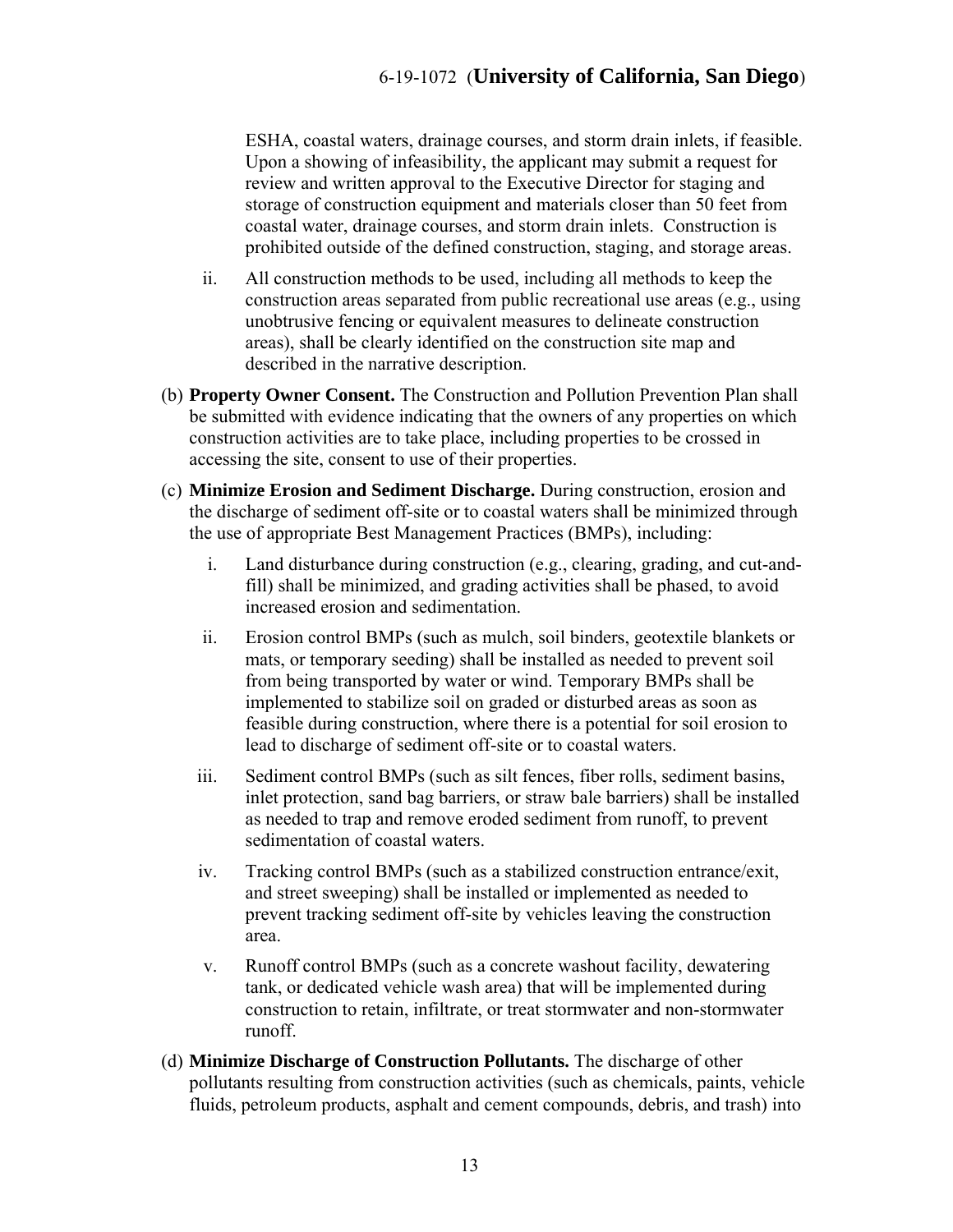runoff or coastal waters shall be minimized through the use of appropriate BMPs, including:

- i. Materials management and waste management BMPs (such as stockpile management, spill prevention, and good housekeeping practices) shall be installed or implemented as needed to minimize pollutant discharge and polluted runoff resulting from staging, storage, and disposal of construction chemicals and materials. BMPs shall include, at a minimum:
	- A. Covering stockpiled construction materials, soil, and other excavated materials to prevent contact with rain, and protecting all stockpiles from stormwater runoff using temporary perimeter barriers.
	- B. Cleaning up all leaks, drips, and spills immediately; having a written plan for the clean-up of spills and leaks; and maintaining an inventory of products and chemicals used on site.
	- C. Proper disposal of all wastes; providing trash receptacles on site; and covering open trash receptacles during wet weather.
	- D. Prompt removal of all construction debris from the project site.
	- E. Detaining, infiltrating, or treating runoff, if needed, prior to conveyance off-site during construction.
	- F. Fueling and maintenance of construction equipment and vehicles shall be conducted off site if feasible. Any fueling and maintenance of mobile equipment conducted on site shall not take place on the beach, and shall take place at a designated area located at least 50 feet from coastal waters, drainage courses, and storm drain inlets, if feasible (unless those inlets are blocked to protect against fuel spills). The fueling and maintenance area shall be designed to fully contain any spills of fuel, oil, or other contaminants. Equipment that cannot be feasibly relocated to a designated fueling and maintenance area (such as cranes) may be fueled and maintained in other areas of the site, provided that procedures are implemented to fully contain any potential spills.
- (e) **Minimize Other Impacts of Construction Activities.** Other impacts of construction activities shall be minimized through the use of appropriate BMPs, including:
	- i. The damage or removal of non-invasive vegetation (including trees, native vegetation, and root structures) during construction shall be minimized, to achieve water quality benefits such as transpiration, vegetative interception, pollutant uptake, shading of waterways, and erosion control.
	- ii. Soil compaction due to construction activities shall be minimized, to retain the natural stormwater infiltration capacity of the soil.
	- iii. The use of temporary erosion and sediment control products (such as fiber rolls, erosion control blankets, mulch control netting, and silt fences) that incorporate plastic netting (such as polypropylene, nylon, polyethylene,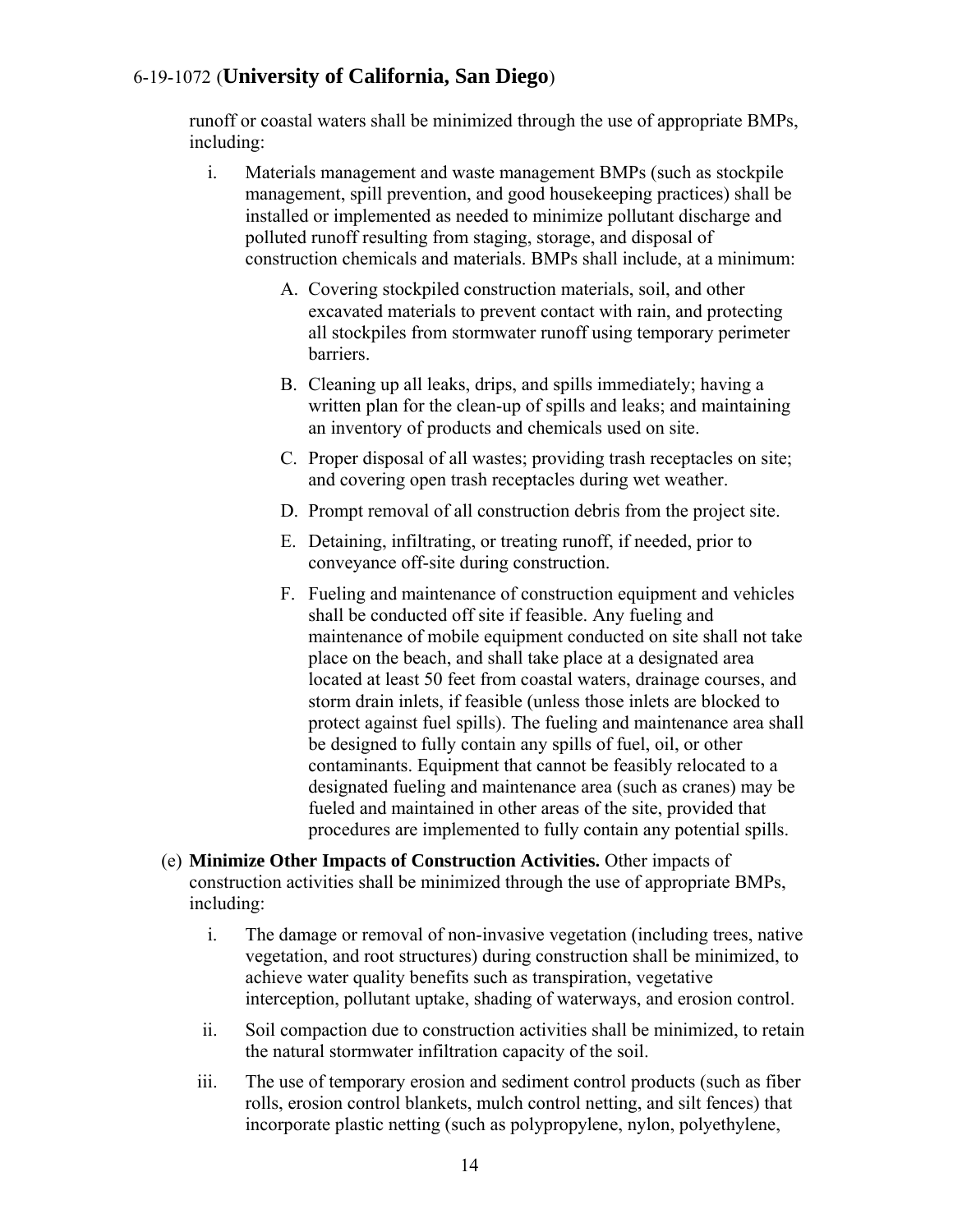polyester, or other synthetic fibers) shall be avoided, to minimize wildlife entanglement and plastic debris pollution.

- (f) **Manage Construction-Phase BMPs.** Appropriate protocols shall be implemented to manage all construction-phase BMPs (including installation and removal, ongoing operation, inspection, maintenance, and training), to protect coastal water quality and adjacent ESHA.
- (g) **Construction Site Map and Narrative Description.** The Construction and Pollution Prevention Plan shall include a construction site map and a narrative description addressing, at a minimum, the following required components:
	- i. A map delineating the construction site, construction phasing boundaries, ESHA, and the location of all temporary construction-phase BMPs (such as silt fences, inlet protection, and sediment basins).
	- ii. A description of the BMPs that will be implemented to minimize land disturbance activities, minimize the project footprint, minimize soil compaction, and minimize damage or removal of non-invasive vegetation. Include a construction phasing schedule, if applicable to the project, with a description and timeline of significant land disturbance activities.
	- iii. A description of the BMPs that will be implemented to minimize erosion and sedimentation, control runoff and minimize the discharge of other pollutants resulting from construction activities. Include calculations that demonstrate proper sizing of BMPs.
	- iv. A description and schedule for the management of all construction-phase BMPs (including installation and removal, ongoing operation, inspection, maintenance, and training). Identify any temporary BMPs that will be converted to permanent post-development BMPs.
- (h) **Construction Site Documents.** The Construction and Pollution Prevention Plan shall specify that copies of the signed CDP and the approved Construction and Pollution Prevention Plan be maintained in a conspicuous location at the construction job site at all times, and be available for public review on request. All persons involved with the construction shall be briefed on the content and meaning of the CDP and the approved Construction and Pollution Prevention Plan, and the public review requirements applicable to them, prior to commencement of construction.
- (i) **Construction Coordinator.** The Construction and Pollution Prevention Plan shall specify that a construction coordinator be designated who may be contacted during construction should questions or emergencies arise regarding the construction. The coordinator's contact information (including, at a minimum, a telephone number available 24 hours a day for the duration of construction) shall be conspicuously posted at the job site and readily visible from public viewing areas, indicating that the coordinator should be contacted in the case of questions or emergencies. The coordinator shall record the name, phone number, and nature of all complaints received regarding the construction, and shall investigate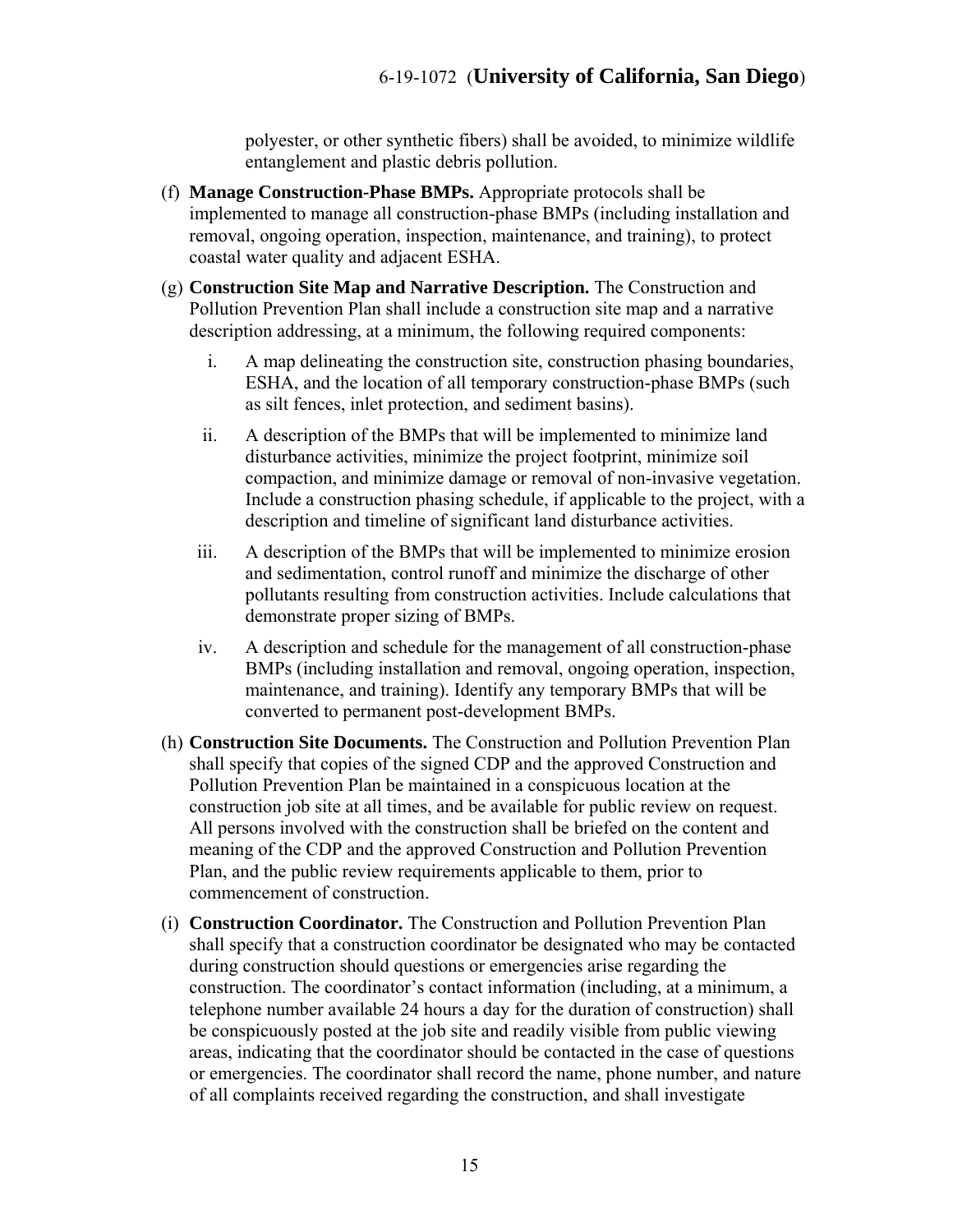complaints and take remedial action, if necessary, within 24 hours of receipt of the complaint or inquiry.

(j) **Notification.** The permittee shall notify planning staff of the Coastal Commission's San Diego Coast District Office at least three working days in advance of (1) commencement of construction or maintenance activities, and immediately upon completion of construction or maintenance activities, and (2) of any anticipated changes in the schedule based on site conditions, weather, or other unavoidable factors.

The permittee shall undertake development in accordance with the approved Construction-Phase Pollution Prevention Plan, unless the Commission amends this permit or the Executive Director provides written determination that no amendment is legally required for any proposed minor deviations.

- 9. **Disposal of Graded Material.** By acceptance of this permit, the applicant agrees that all excess spoils exported from the project site must be disposed of at a legal site outside of the coastal zone. Disposal of graded materials within the coastal zone will require a separate coastal development permit or an amendment to this permit.
- 10. **Bird-Safe Building Standards. PRIOR TO ISSUANCE OF THE COASTAL DEVELOPMENT PERMIT**, the applicant shall submit to the Executive Director for review and written approval, project plans for the proposed development that are in compliance with bird-safe building standards for façade treatments, landscaping, lighting, and building interiors, as follows:
	- (a) The amount of untreated glass shall be less than 35% of the building façade.
	- (b) Acceptable glazing treatments include: fritting, netting, permanent stencils, frosted, non-reflective or angled glass, exterior screens, decorative latticework or grills, physical grids placed on the exterior of glazing, ultraviolet patterns visible to birds or similar treatments, as approved by the Executive Director.
		- i. Where applicable, vertical elements within the treatment pattern should be at least 1/4" wide, at a maximum spacing of 4";
		- ii. Where applicable, horizontal elements within the treatment pattern should be at least 1/8" wide, at a maximum spacing of 2"; and
		- iii. No glazing shall have a "Reflectivity Out" coefficient exceeding thirty percent 30%. That is, the fraction of radiant energy that is reflected from glass or glazed surfaces shall not exceed 30%.
		- iv. Equivalent treatments recommended by a qualified biologist may be used if approved by the Executive Director.
	- (c) Building edges of exterior courtyards and recessed areas shall be clearly defined, using opaque materials and non-reflective glass.
	- (d) Trees and other vegetation shall be sited so as to avoid or obscure reflection on building facades.
	- (e) Buildings shall be designed to minimize light spillage and maximize light shielding to the maximum feasible extent per the following standards: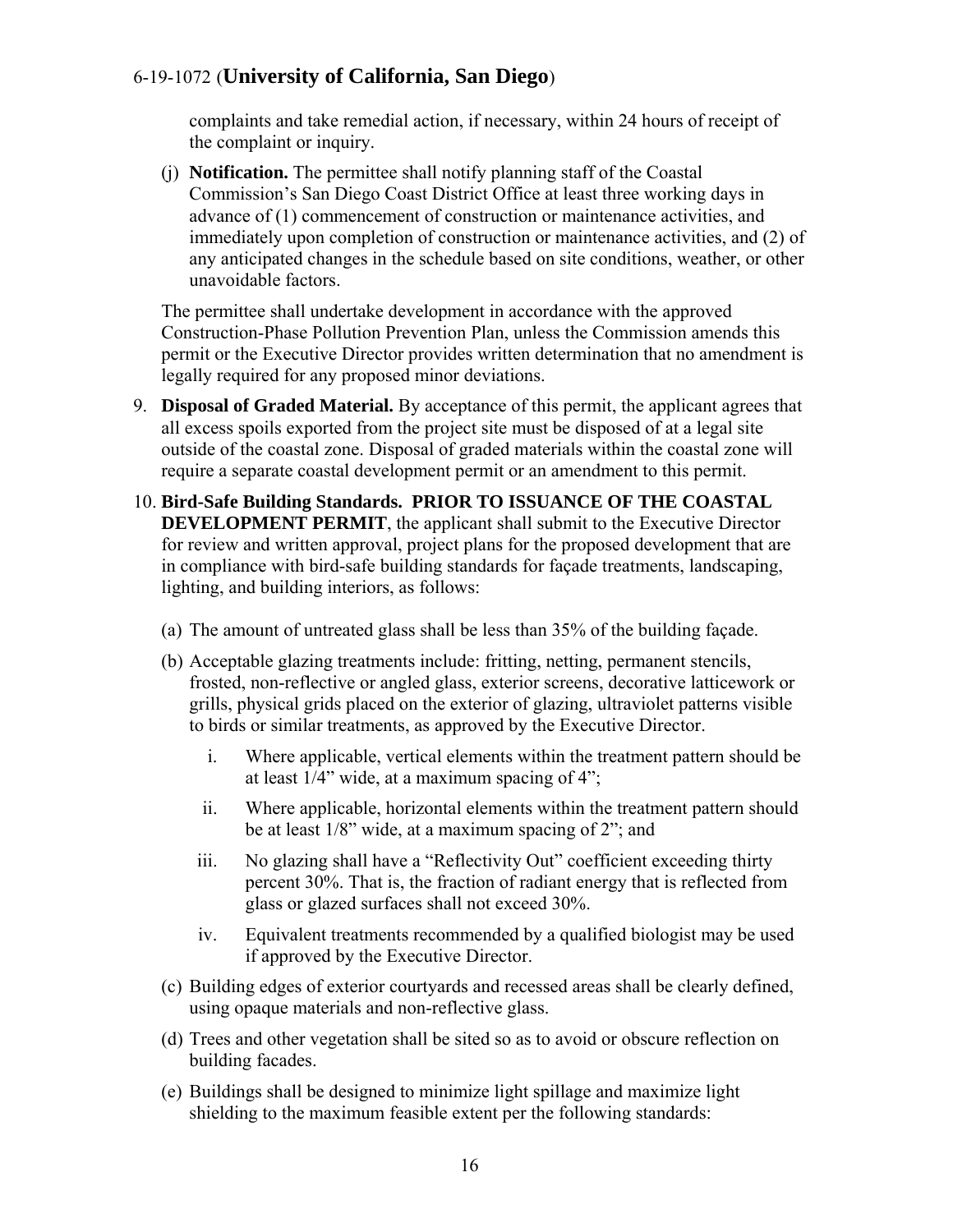- i. Nighttime lighting shall be minimized to levels necessary to provide pedestrian security.
- ii. Building lighting shall be shielded and directed downward.
- iii. Up-lighting and use of event "searchlights" or spotlights is prohibited.
- iv. Landscape lighting shall be limited to low-intensity and low-wattage lights.
- v. Red lights shall be limited to only that necessary for security and safety warning purposes.
- (f) Artificial night light from interior lighting shall be minimized through the utilization of automated on/off systems and motion detectors.
- (g) Avoid the use of "bird traps" such as glass courtyards, interior atriums, windows installed opposite each other, clear glass walls, skywalks, and transparent building corners.

The permittee shall undertake development in conformance with the approved final plans unless the Commission amends this permit or the Executive Director provides a written determination that no amendment is legally required for any proposed minor deviations.

#### <span id="page-16-0"></span>**IV. FINDINGS AND DECLARATIONS**

#### <span id="page-16-1"></span>**A. PROJECT DESCRIPTION**

The proposed project is the construction of a 1-story, 3,414 sq. ft. electrical switch station on a 40,749 sq. ft., 206-space university parking lot known as P510 [\(Exhibit 2\)](https://documents.coastal.ca.gov/reports/2020/2/f6b/f6b-2-2020-exhibits.pdf). The project will result in the reconfiguration and restriping of 88 of the existing parking spaces, with the permanent loss of 11 parking spaces, and the rebuilding of an adjacent staircase that connects the parking lot to a public sidewalk. A 1,150 sq. ft. storage building adjacent to the parking lot is not included in the limits of work. The new switch station will be connected to two nearby utility manholes through installation of a new electrical conduit, which will require minor cutting and trenching of the road within P510 as well as Gilman Drive and Voigt Drive. Construction staging will occur within the project limits, with approximately 1,262 cubic yards of material to be exported from the site. **Special Condition No. 9** requires that all exported materials be deposited at a legal site outside of the coastal zone. The construction of the switch station is intended to increase the efficiency of power distribution on the West Campus of the University of California, San Diego (UCSD) and mitigate excessive heating in the utility tunnels beneath the Interstate 5 (I-5) and in the I-5 East and West Vaults. With the construction of the switch station, all of UCSD's West Campus would be allowed to operate independently, including in the event of an emergency.

A Long Range Development Plan (LRDP) was created for UCSD but never certified by the Commission. The City of San Diego does have a certified Local Coastal Program (LCP) for most of its coastal zone; however, the UCSD campus in La Jolla is not part of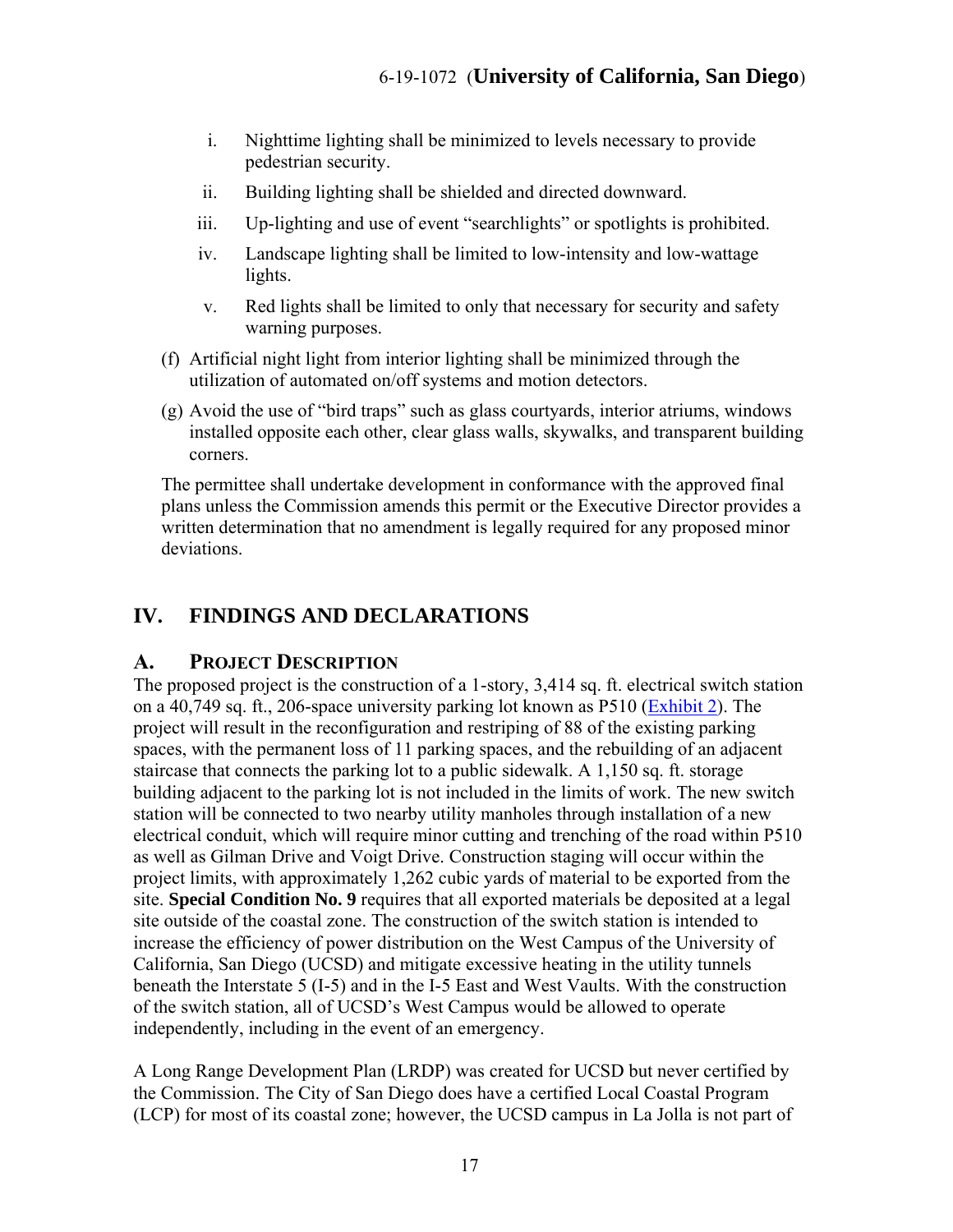that program and the campus remains an area of deferred certification where the Commission retains coastal development permit authority. Thus, the Chapter 3 policies of the Coastal Act are the standard of review.

The project is located in the north central portion of the UCSD West Campus within the Campus Services Complex [\(Exhibit 1\)](https://documents.coastal.ca.gov/reports/2020/2/f6b/f6b-2-2020-exhibits.pdf). The project site is bordered by coastal canyons to the north and west, Gilman Drive to the east, and Voigt Drive to the south. The coastal canyons that surround the site are part of a 179-acre contiguous canyon system known as North Canyon and are part of UCSD's on-campus ecological reserve. In recent permit actions, the North Canyon area has been designated as environmentally sensitive habitat area (ESHA) by the Commission's staff ecologist (CDP #6-19-0212) [\(Exhibit 3\)](https://documents.coastal.ca.gov/reports/2020/2/f6b/f6b-2-2020-exhibits.pdf).

As proposed, no work will occur within 50 feet of the adjacent ESHA. The Campus Fire Marshal reviewed the proposed project and determined that because the switch station abuts an established paved parking lot on three sides and existing paved street on the fourth side, no brush management beyond the site boundaries will be required. As part of the proposed project, six Torrey pine trees will need to be removed due to the replacement and reconfiguration of the parking island and construction of the switch station. These Torrey pines will be replaced at a 1:1 ratio upon completion of the project [\(Exhibit 5\)](https://documents.coastal.ca.gov/reports/2020/2/f6b/f6b-2-2020-exhibits.pdf). The existing Torrey pines to be removed are 8 to 14 inches in caliper and the replacement trees will be approximately 6 inches in caliper. While the replacement trees will be a smaller caliper than the existing ones, UCSD states that this will allow for healthy tree establishment, and also points to the fact that the existing Torrey pines to be removed were planted in conjunction with the initial construction of parking lot P510. Otherwise, the project will include minor landscaping improvements that will be made adjacent to the new switch station and within the reconfigured parking medians. The Commission's ecologist has reviewed the project and determined no impacts to ESHA will occur. **Special Condition No. 1** requires final plans that will confirm the project is sited at least 50 feet away from the adjacent ESHA. **Special Condition No. 2** requires submittal of landscape plans indicating that all new planting will be native, drought tolerant landscaping, and prohibits the planting of invasive species and the use of rodenticides, which can have adverse impacts on other creatures that may unintentionally consume the poison or, in the case of predators, consume the poisoned rodents, and in turn become poisoned.

Currently, runoff from the parking lot is directed into a 12-inch PVC at the northeast edge of the parking lot that directs flow out of the site into the canyon. The proposed project would not significantly alter existing drainage, but three new biofiltration basins will be added to the site. Two of the new biofiltration basins will be included in the new parking island and the third will be located at the rear of the proposed switch station. To accommodate the new station and revised parking configuration, the project will reduce the amount of pervious (i.e. landscaped) area on the site by approximately 1,652 sq.ft. To help offset this, approximately 3,000 sq. ft. of permeable paving will be placed under 21 spaces of the redesigned parking area  $(Exhibit 6)$ . UCSD has stated that permeable pavement has been incorporated to the maximum extent feasible and notes that permeable pavement is best utilized beneath parking spaces instead of in drive aisles in order to reduce the need for additional maintenance and repair.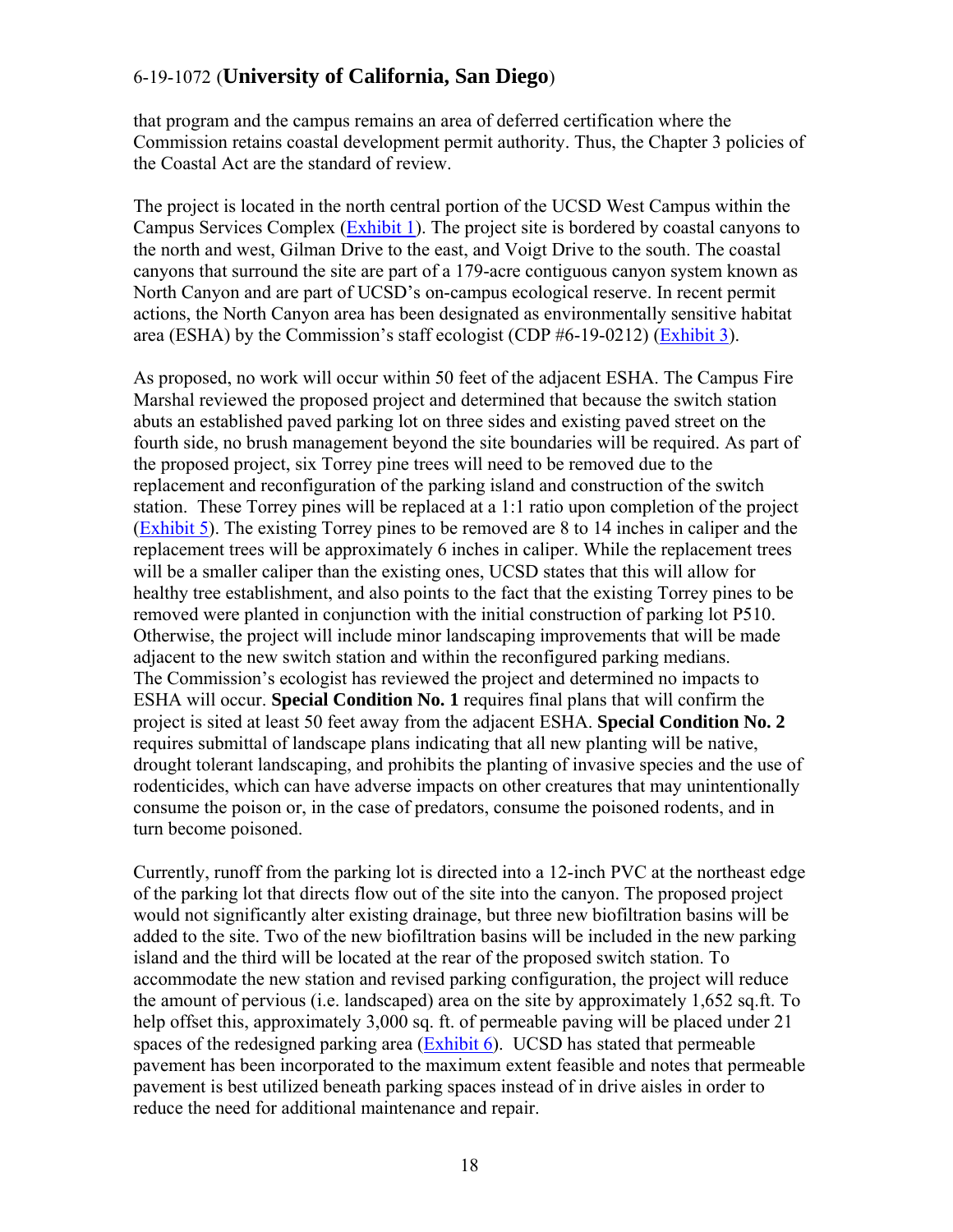The Commission's water quality staff have reviewed the project and determined that the proposed BMP measures are adequate to address water quality concerns. **Special Conditions Nos. 6** and **7** list the measures and best management practices to be incorporated into the final design of the development and its future maintenance. **Special Condition No. 2** also requires the use of native, drought-tolerant plants in conjunction with low-flow and recycled water systems to further limit the amount of runoff flowing off site. **Special Condition No. 8** requires the applicant to submit a Construction and Pollution Prevention Plan (CPPP) that includes the submission of a Construction Staging and Storage Plan. The Construction Staging and Storage Plan will require the identification of all work areas and ensure that staging and storage areas do not occur in the ESHA buffer. The CPPP will ensure that appropriate BMPs are utilized during construction and that any potential discharge of construction-related pollutants, sediment, or associated runoff will be minimized in order to protect sensitive habitats.

Noise from construction related activities such as demolition and grading could also impact nearby species by causing breeding birds to temporarily or permanently leave their territories. Such an outcome could lead to reduced reproductive success and increased mortality. To ensure noise impacts to nesting birds are avoided, **Special Condition No. 4** requires the applicant to avoid, to the maximum extent feasible, construction activities that generate noise greater than 60 dB(A) at the location of the nest during bird nesting season, from February 15th through September 15th. If project construction is necessary during the bird nesting season, a qualified biologist with experience in conducting bird nesting surveys shall conduct a survey within 72 hours of initiating construction activities as well as every month afterwards during project construction. An exception to the requirement for monthly surveys will be made for interior work to the switch station only, although noise monitoring will continue. If an active California gnatcatcher nest is identified within 500 feet of the project site, or if passerines are found within 300 feet, noise monitoring shall be conducted and construction activities shall not occur until a qualified biologist determines that the young have fledged, the nest has been abandoned, or noise monitoring indicates that noise levels remain below 60 dB(A). In regards to raptor nests, the Environmental Impact Report (EIR) conducted for the UCSD Long-Range Development Plan requires a preconstruction survey for raptor nests, and if raptor nests are found within 500 ft. of construction activities, construction activates may not commence until a qualified biologist determines the nest is no longer active. **Special Condition No. 5** requires the applicant to comply with the requirements of the EIR.

Additionally, the introduction of a new structure adjacent to ESHA with a clerestory consisting of windows up to approximately 7 feet tall increases the risk of bird strikes and resulting impacts to avian populations. In order to reduce the chance of bird strikes and make the proposed development more compatible with its surroundings, **Special Condition No. 10** delineates effective bird strike prevention measures to incorporate into the development's final design.

The proposed switch station will prompt the addition of nighttime lighting, which may have the potential to cause indirect impacts on adjacent native habitats. Adverse impacts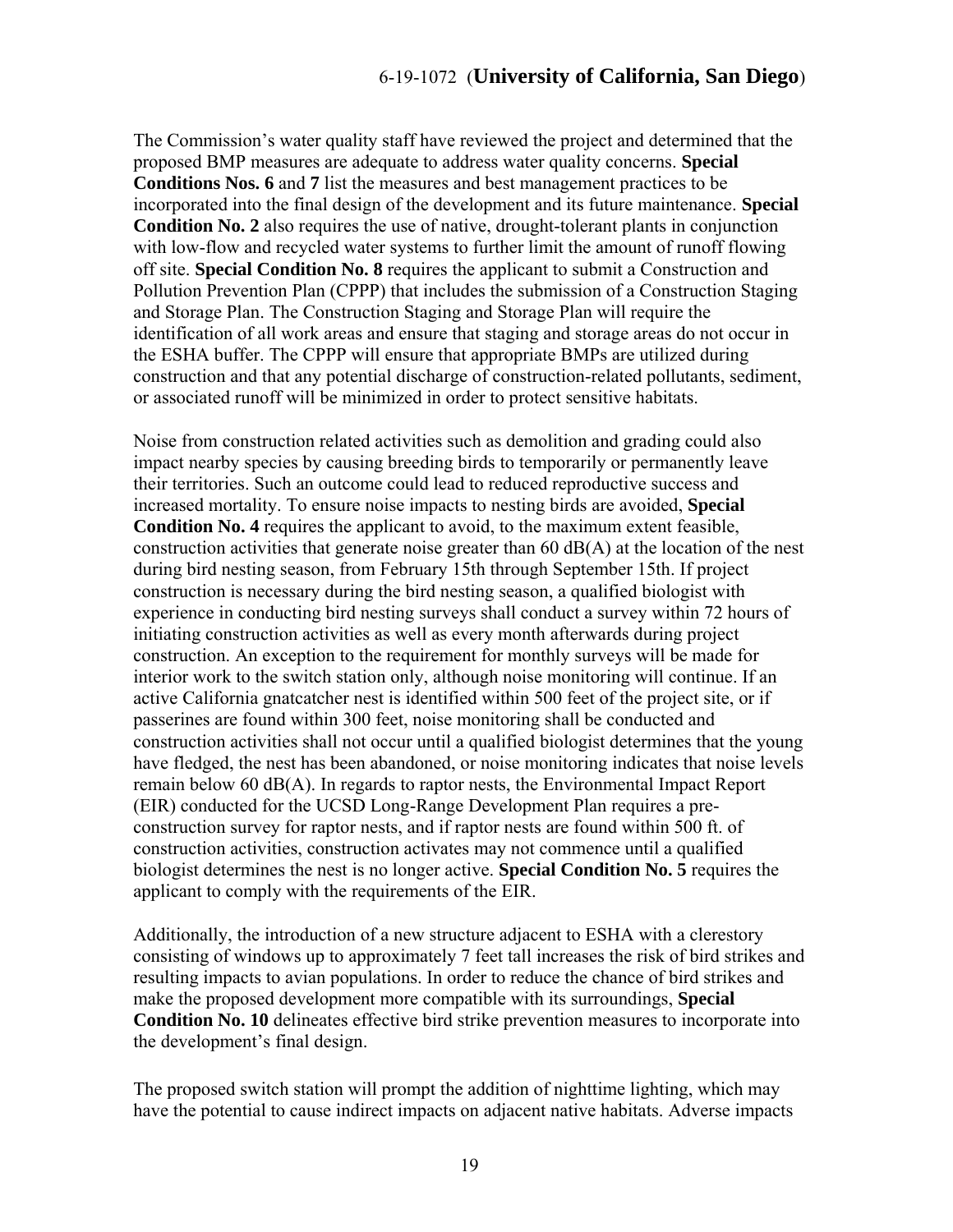from artificial night light can take several forms including light trespass or spill, sky glow, and glare. In the case of the subject project, lighting for the switch station will be shielded and directed downwards and away from the canyon, and will be minimized as much as possible. Security lighting attached to the Switch Station shall use a control device or automatic switch system or equivalent functions to minimize lighting. No nonsecurity lighting or aesthetic lighting around the perimeter of the project is included.

The site also currently contains four light poles in the parking lot that will be relocated/reinstalled due to reconfiguration of the center parking island and construction of the switch station and new staircase. UCSD has proposed to retrofit these lights with light-emitting diode (LED) lights, as well as 8 additional parking lot/street light poles in the project vicinity. Because of their reported long life and energy efficiency, LEDs are rapidly coming into widespread use, replacing other types of lighting in many cities. However, LED lighting contains high blue light frequencies that have been shown to disrupt natural circadian rhythms in humans and wildlife, leading to disruption in sleep and wildlife behaviors (e.g., breeding, foraging). Lighting with lower color temperatures has less blue in its spectrum and is referred to as being "warm." As such, environmental studies, dark sky advocates, and the American Medical Association recommend a correlated color temperature (CCT) of  $3,000$  Kelvins (K) or less, a range that contains less blue light. Accordingly, UCSD has agreed to retrofit the fixture heads with LED lights with a color temperature of 3,000 K [\(Exhibit 4\)](https://documents.coastal.ca.gov/reports/2020/2/f6b/f6b-2-2020-exhibits.pdf). **Special Condition No. 3** requires the submittal of a final lighting plan that memorializes elements of project lighting as described above, including use of minimum amount of light for walkways, a control system for security lighting and general outdoor lighting, windows that utilize treated glass to minimize transmission of indoor lighting, and a restriction on non-security and aesthetic lighting around the perimeter of the site. The condition will also require that fixture heads for the light poles both within the subject work limits as well as 8 nearby light poles will be retrofitted with LED lights not to exceed 3,000 K.

The proposed project would include the permanent removal of 11 parking spaces and the temporary displacement of 88 parking spaces. New development must ensure that adequate parking is provided on-campus to avoid spillover effects into public right-ofways, where the occupation of public parking can interfere with public access by decreasing the available public parking supply.

UCSD has stated that it has sufficient parking to compensate for the temporary loss of 88 parking spaces and permanent removal of 11 parking spaces associated with the proposed project. As of Fall 2018, UCSD's existing campus parking campus operates at 83% capacity, and the permanent loss of the 11 spaces would constitute 0.07% of UCSD's parking reservoir. To specifically mitigate for this loss, UCSD has cited the additional 523 parking spaces on East Campus in a parking structure known as the Nuevo West Parking Structure, which recently opened in Fall 2019 and has a current utilization rate of 42%. Additionally, a 1,800 space parking garage on the east campus outside of the coastal zone is planned to go to construction in early 2020 and be completed in Fall of 2021. This parking garage, known as the Voigt Transit Operations Center, is approximately a 5 minute walk from P510. Other nearby parking structures in close proximity to the aforementioned parking reservoirs include the Campus Point Parking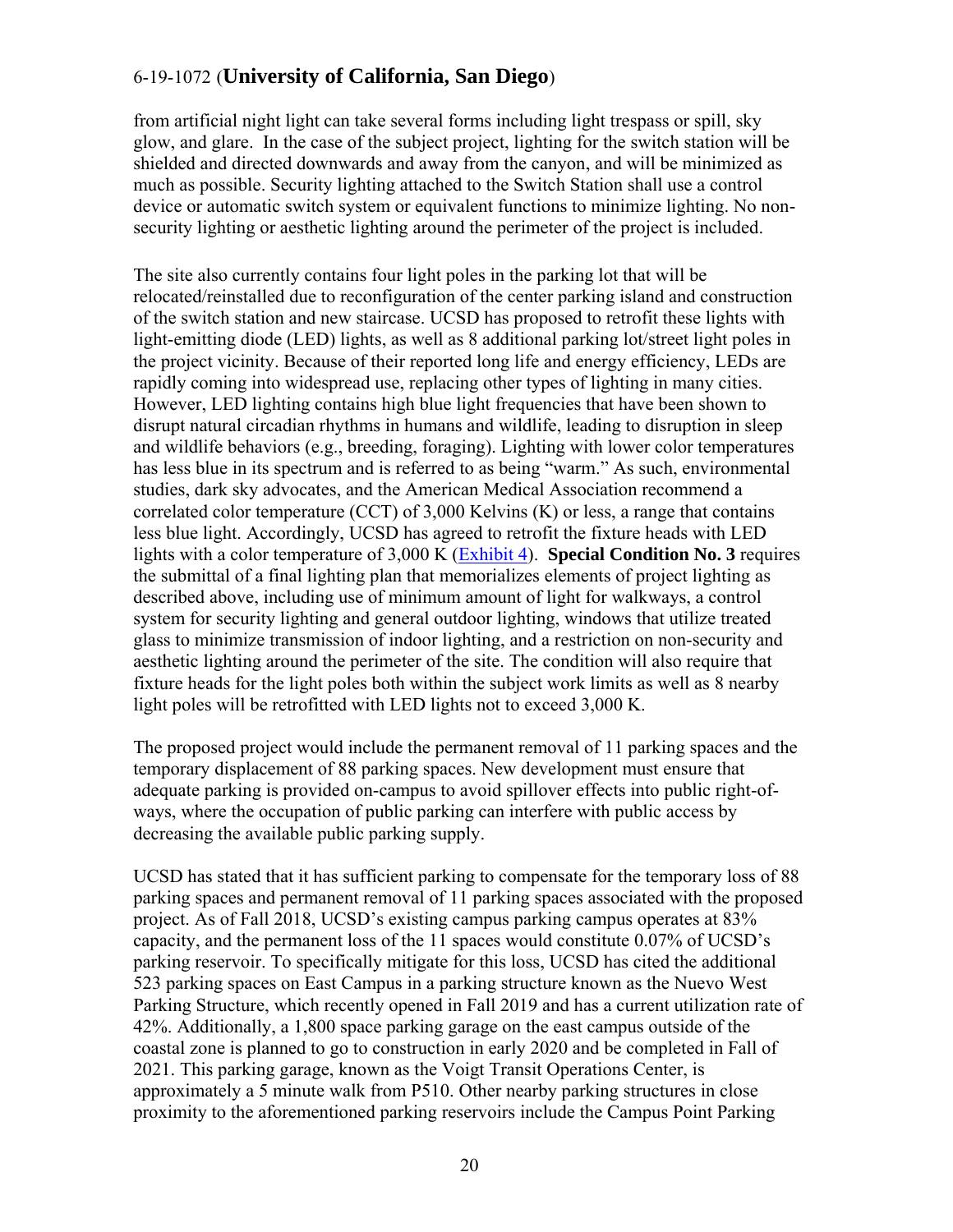Structure West (68% of spaces utilized), Campus Point Parking Structure East (93% of spaces utilized), and the Athena Parking Structure (78% of spaces utilized) ( $\frac{Exhibit 7}{B}$ . In addition, UCSD has cited two Light Rail Trolley Stations that will open in late 2021 and be located at an approximately 5 and 10 minute walking distance from P510 [\(Exhibit 8\)](https://documents.coastal.ca.gov/reports/2020/2/f6b/f6b-2-2020-exhibits.pdf). These future light rail transit stations are expected to result in an approximate 10% increase in alternative transportation use.

During construction of the project, the university will post signs directing P510 users to the nearest larger parking reservoir, the Gilman Parking Structure, which is located within a 10-15 walk of the parking lot. The Gilman Parking Structure has an occupancy rate of approximately 75%, leaving about 214 spaces free, a more than adequate number to accommodate the 88 temporarily displaced parking spaces. Thus, the proposed project will not adversely impact public access.

#### <span id="page-20-0"></span>**B. BIOLOGICAL RESOURCES**

Coastal Act policies 30240 and 30251 restrict the alteration of natural landforms and protect sensitive habitats. Section 30231 of the Coastal Act requires that coastal waters are protected and runoff minimized.

The proposed development will not have an adverse impact on any sensitive habitat, and, as conditioned, will not result in erosion or adverse impacts to water quality, as adequate drainage controls will be provided. Thus, the project is consistent with the resource protection policies of Chapter 3 of the Coastal Act.

#### <span id="page-20-1"></span>**C. COMMUNITY CHARACTER/VISUAL QUALITY**

The development is located within an existing developed area and, as conditioned, will be compatible with the character and scale of the surrounding area and will not impact public views. The proposed switch station will be approximately 21 feet above ground ground level, and will be built into a sloped landscaped area in between P510 and Greenhouse Lane. The development is not located in an area with public views of the coast or any coastal resources, and tucking of the structure into the slope further reduces any potential visual impacts. Therefore, the Commission finds that the development, as conditioned, conforms to Section 30251 of the Coastal Act.

#### <span id="page-20-2"></span>**D. PUBLIC ACCESS/PARKING**

As conditioned, the proposed development will not have an adverse impact on public access to the coast or to nearby recreational facilities. As conditioned, the proposed development conforms to Sections 30210 through 30214, Sections 30220 through 30224, Section 30252 and Section 30604(c) of the Coastal Act.

#### <span id="page-20-3"></span>**F. LOCAL COASTAL PLANNING**

The City of San Diego does have a certified Local Coastal Program (LCP) for most of its coastal zone; however, the UCSD campus in La Jolla is not part of that program and the campus remains an area of deferred certification where the Commission retains coastal development permit authority. Thus, Chapter 3 of the Coastal Act remains the legal standard of review. As conditioned, the proposed development is consistent with Chapter